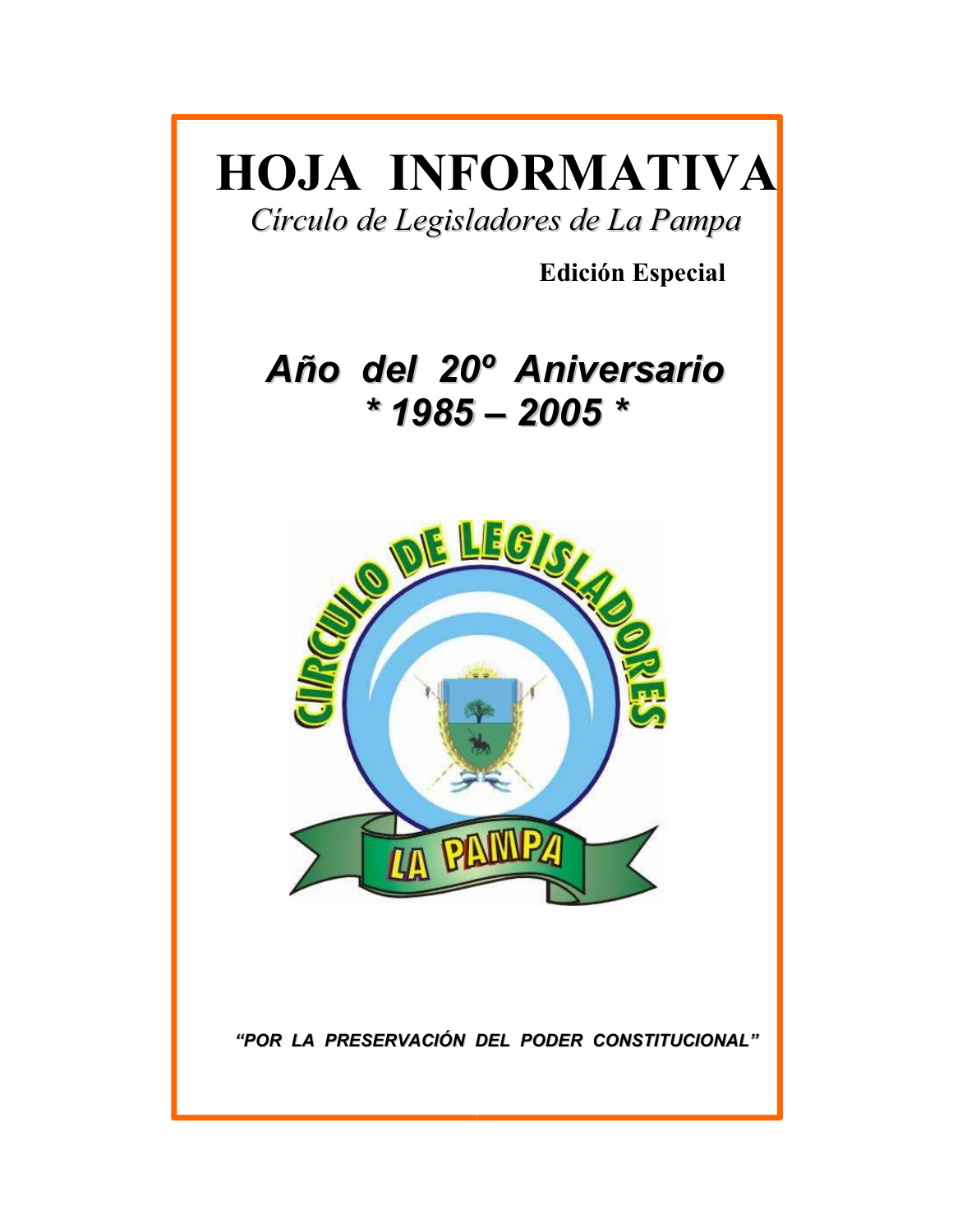# **CONTENIDO**

 $\Diamond$  Editorial.

- $\Diamond$ Declaración del Confederal en Córdoba.
- $\diamond$ Junta Ejecutiva de la Confederación

Argentina de Círculos de Legisladores.

- $\diamondsuit$ Día Internacional de la Mujer Opinión de la ONU.
- $\diamond$ Aniversarios de los pueblos de La Pampa.

 $\Diamond$ 20 años de vida Institucional.

- $\diamond$ Página del Legislador: Voluntad y Memoria.
- $\diamond$ Semana de la Memoria Popular.
- $\Diamond$ Parlamento Patagónico-1<sup>ª</sup> Sesión Ordinaria.

 $\Diamond$ Malvinas – 2 de abril.

 $\diamond$ Biblioteca: Edgar Morisoli.

 $\diamond$ Información Legislativa - La Patagonia en EEUU.

☆ Nuevas Autoridades del Círculo. "HOJA INFORMATIVA" Publicación del Círculo de Legisladores de La Pampa.  $\blacksquare$ <br>Sede: Don Bosco nº 385 - Tel. 02954 - 436116 - Santa Rosa - La Pampa.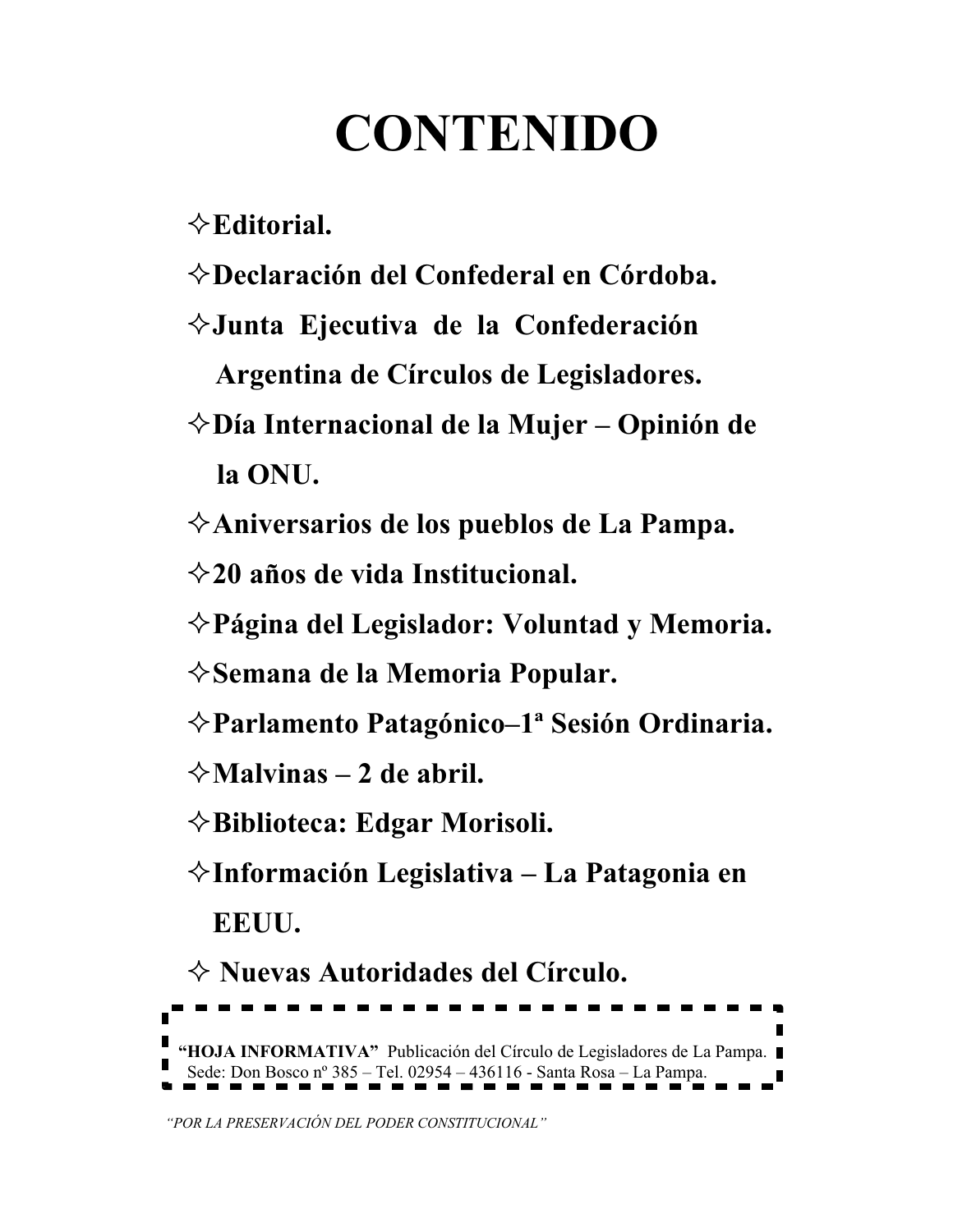# **EDITORIAL:**

Transcurridos veinte años desde la creación del Círculo de Legisladores de La Pampa el 15 de marzo de 1985, llegamos a ustedes con una Edición Especial de la Hoja Informativa que intenta transmitirles nuestras renovadas energías. Cumplir tantos años es por sí un hecho trascendente que nos llama a la reflexión, a mirar con serenidad lo actuado y esperanzadoras ansias de crecimiento el futuro.

Nacimos con el objetivo de agrupar a titulares de cargos electivos de todas las corrientes políticas que ejerzan y hayan ejercido sus funciones: contribuir al desarrollo de la cultura política v afianzamiento del sistema republicano, representativo y federal organizado por las Constituciones Nacional y Provincial.

Hemos logrado permanecer gracias al constante apoyo recibido; al trabajo responsable y desinteresado de quienes integraron las Comisiones Directivas precedentes y al personal que, cotidiana y creativamente ha colaborado con su actividad diaria.

Consecuente con los principios que animaron a sus fundadores, el Círculo de Legisladores se constituyó en un espacio multipartidario que fomenta las relaciones humanas en el respeto, tolerancia y consideración recíproca. Contar con sede propia; una biblioteca pública; una publicación periódica y recursos humanos suficientes, demuestran que el tiempo transcurrido ha sido fructífero.

Ahora el desafío es crecer. Enfatizamos para ello la necesidad de seguir contando con el apoyo y colaboración de los legisladores asociados.

La suma de esfuerzos creadores constituye el verdadero patrimonio de nuestra Institución.

# LA COMISIÓN DIRECTIVA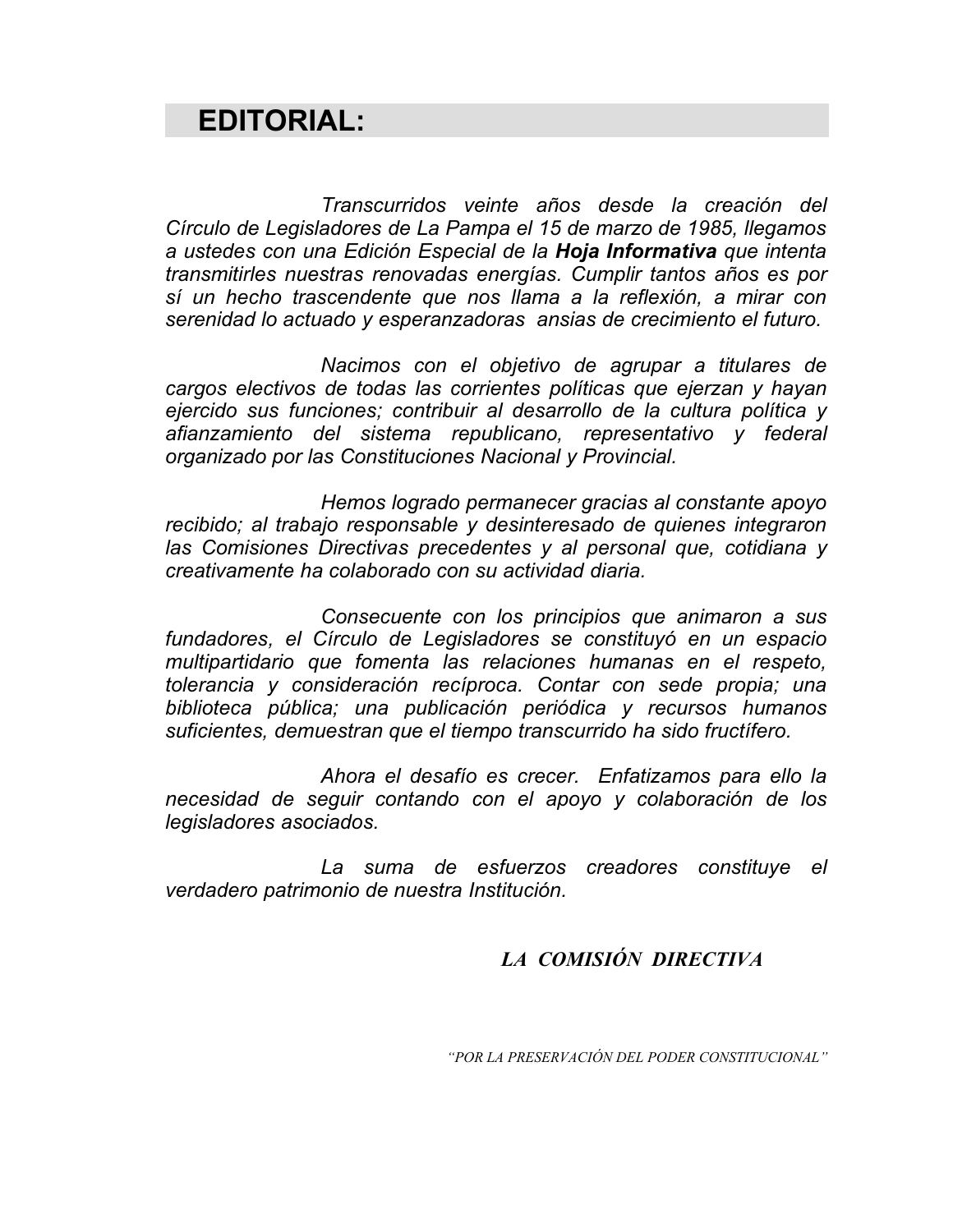### Confederal en Córdoba

Durante los días 9, 10 y 11 de diciembre de 2004, se realizó el XVI Congreso General Ordinario de la Confederación Argentina de Círculos de Legisladores Provinciales, en la ciudad de La Falda-Córdoba.

En el mismo nuestros Delegados Federales, aprobaron junto al resto de las Provincias que participaron del mismo, la presente Declaración:

Hoy, como todos los años, los Legisladores (MC) que conformamos la Confederación Argentina, nos hemos convocado a fin de dar cumplimiento a lo establecido en nuestro estatuto, llevando a cabo el Congreso Anual, debatiendo acerca de la problemática institucional y procurando defender nuestros derechos como ciudadanos y como Legisladores (MC). Queremos expresar en este documento final el pensamiento de la Confederación respecto a la situación política y económica de nuestra querida República Argentina.

En tal sentido declaramos que, a diecisiete meses de la gestión de gobierno del Presidente Dr. Néstor Kirchner, observamos que, más allá de las mayores y mejores intenciones que, no dudamos, animan a la conducción del gobierno, intentando recomponer la grave crisis económico-financiera y social que sufrió la sociedad toda a fines del 2001 y que se proyectó durante gran parte del año 2002, observamos, decíamos con honda preocupación, que los parámetros sociales vinculadas a los índices de desocupación, pobreza, morbimortalidad materno-infantil, subocupación, de trabajo en negro, etc., continúan en niveles significativos, con lo que entendemos que las políticas simples que contienen propuestas prioritarias, no han dado respuestas satisfactorias hasta el momento.

Esta situación social se traslada cotidianamente a conflictos laborales que se expresan y traducen en un manifiesto grado de inseguridad social y jurídica.

Por otra parte, y desde nuestra condición de hombres y mujeres políticos que hemos servido desde la función legislativa, también vemos con cierta alarma cómo, de un tiempo a esta parte, se está vulnerando "el espíritu de las leyes de Montesquiú", lo que se traduce en un deseguilibrio de los poderes del estado en el sistema republicano de gobierno, resignando particularmente los cuerpos colegiados legislativos, su irrenunciable e indelegable deber de velar por el contralor de la cosa pública.

Por todo esto, apelamos una vez más a la consolidación del régimen democrático de gobierno, generando las condiciones para que nuestro país logre a la brevedad posible encontrar las fórmulas más adecuadas para el crecimiento y desarrollo del conjunto de la sociedad argentina, restringiendo al máximo las brechas sociales que permitan concretar una auténtica justicia social.

La Falda, 11 de diciembre de 2004.-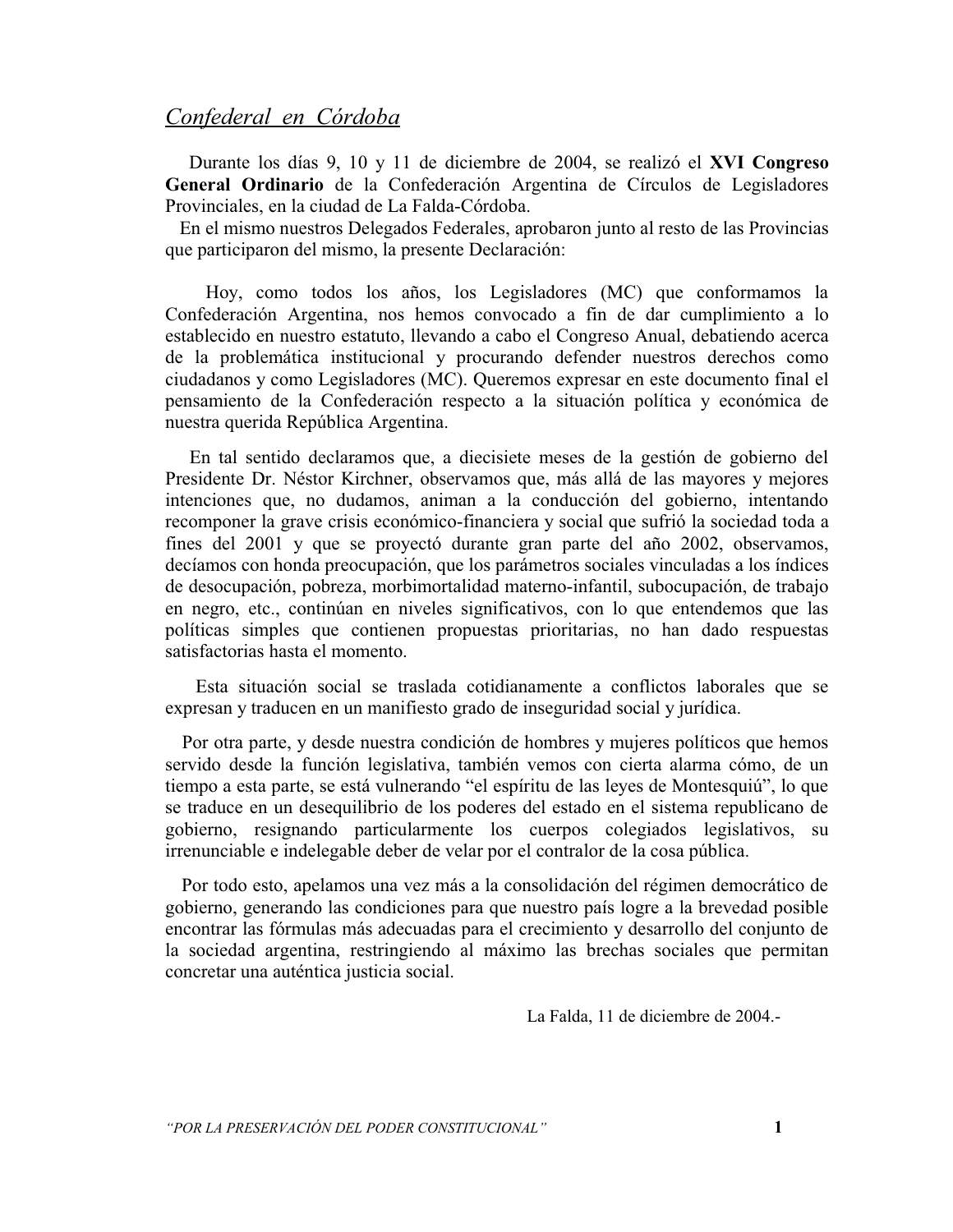Confederación Argentina de Círculos de Legisladores Provinciales

**JUNTA EJECUTIVA** 

Período 2004 - 2006

| Presidente:                     | Sen.(MC) Leandro FERNÁNDEZ          | (Córdoba)      |  |
|---------------------------------|-------------------------------------|----------------|--|
| Vicepresidente 1 <sup>o</sup> : | Dip. (MC) Eduardo JARQUE<br>(Chaco) |                |  |
| Vicepresidente 2 <sup>o</sup> : | Dip.(MC) Augusto COLL               | (Chubut)       |  |
| Vicepresidenta 3 <sup>o</sup> : | Dip. (MC) Gladys POSLEMAN           | (San Juan)     |  |
| Secretario General:             | Sen. (MC) Ricardo CASTIGLIA         | (Córdoba)      |  |
| Prosecretario:                  | Dip.(MC) Esteban ALZUGARAY          | (Santa Fe)     |  |
| Tesorero:                       | Dip. (MC) Jorge COELHO              | (Jujuy)        |  |
| Protesorero:                    | Dip.(MC) Angel GHERMAN              | (Buenos Aires) |  |
|                                 |                                     |                |  |
| $1^{\circ}$<br>Vocal            | Dip.(MC) Juan BUSTOS FIERRO         | (La Rioja)     |  |
| $2^{\circ}$<br>Vocal            | Dip.(MC) Justo SÁNCHEZ REINOSO      | (Catamarca)    |  |

| $2^{\circ}$    | Vocal              | Dip.(MC) Justo SÁNCHEZ REINOSO   | (Catamarca)    |
|----------------|--------------------|----------------------------------|----------------|
| $3^{\circ}$    | Vocal              | Dip.(MC) Luis María FUNES        | (La Pampa)     |
| $4^\circ$      | Vocal              | Dip. (MC) Carlos Silvio FIGUEROA | (Tucumán)      |
| $5^\mathrm{o}$ | Vocal              | Dip.(MC) Pedro ROMERO            | (Formosa)      |
| $6^{\circ}$    | Vocal              | Sen. (MC) Carlos GASTALDI        | (Buenos Aires) |
| $7^{\rm o}$    | Vocal              | Dip.(MC) Rafael GALLINO YANZI    | (Corrientes)   |
| $8^{\circ}$    | Vocal              | Dip.(MC) Héctor Manuel CANTO     | (Salta)        |
| $9^{\rm o}$    | Vocal              | Dip. (MC) Manuel VEGA            | (Neuquén)      |
|                | $10^{\circ}$ Vocal | Dip.(MC) Miguel Angel SALINAS    | (Misiones)     |

# JUNTA REVISORA DE CUENTAS

| <b>Titulares:</b> | Dip.(MC) Ramón Ricardo GUTIÉRREZ | (Chubut)   |
|-------------------|----------------------------------|------------|
|                   | Dip. (MC) Elvio VERGARA          | (La Rioja) |
|                   | Dip. (MC) Rodolfo ESCOBAR        | (Santa Fe) |
| <b>Suplentes:</b> | Dip.(MC) Silverio FARREIRA       | (Salta)    |
|                   | Dip.(MC) Raúl MÁRQUEZ            | (Córdoba)  |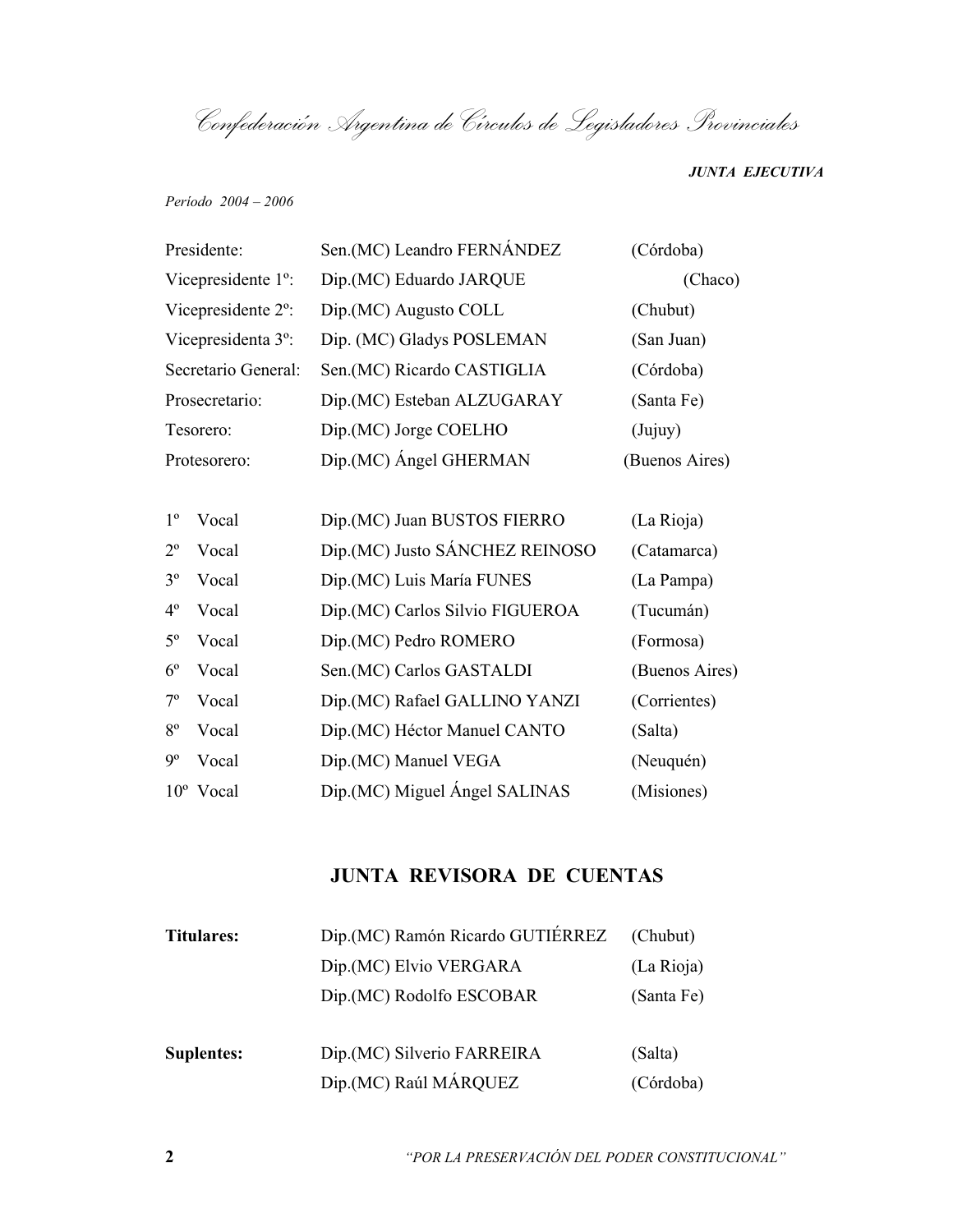La opinión de la ONU en el Día Internacional de la Mujer

El Secretario General de la Organización de las Naciones Unidas, Kofi Annan instó a la comunidad internacional a promover la igualdad de género al considerar que no existe un instrumento de desarrollo más eficaz que la potenciación de las mujeres.

En su mensaje con motivo del Día Internacional de la Mujer (8 de marzo), Annan señaló que "ninguna otra política tiene las mismas posibilidades de aumentar la productividad económica ni de reducir la mortalidad materno infantil, ni de mejorar la salud incluida la prevención del VIH/Sida, como la inversión en la población femenina".

Advirtió que ninguna otra política es tan poderosa para aumentar las posibilidades de educación de la próxima generación o incluso para prevenir los conflictos o lograr la conciliación. Pero cualquiera sean los auténticos beneficios de invertir en las mujeres, el hecho más importante dijo, sigue siendo que "las propias mujeres tienen derecho a vivir dignamente, sin carencias y sin temores.

Este año -dice el texto de Annan- marca un hito en el movimiento en pro de la igualdad de género y el adelanto de la mujer, al efectuarse la valoración decenal de la Conferencia y la Plataforma de Acción de Beijing.

Hace 10 años, las mujeres se reunieron y dieron un enorme paso en nombre de la humanidad. "El mundo reconoció explícitamente, como nunca antes lo había hecho, que la igualdad de género es fundamental para el desarrollo y la paz de todas las naciones". A 10 años, las mujeres no sólo tienen mayor conciencia de sus derechos, sino también mayor capacidad para ejercerlos, opinó el secretario general de la ONU.

No obstante los avances, destacó nuevos retos a vencer, como el problema de la trata de mujeres y niños, una práctica que calificó de abominable, pero cada vez más común, o bien el hecho de que cada vez en los conflictos armados se ataque cada vez más a las mujeres y el aterrador crecimiento del VIH/Sida entre las mujeres en particular entre las jóvenes.

Sin embargo, se mostró confiado en que los problemas que enfrentan las mujeres tienen soluciones, y en este contexto hizo ver que es necesario modificar el legado histórico que coloca a la mujer en una situación de desventaja en la mayoría de las sociedades.

Urgió a adoptar medidas concretas en momentos en que dirigentes del mundo se preparan para reunirse en la cumbre de septiembre próximo en la ONU, con el fin de examinar los adelantos en la aplicación de la Declaración del Milenio, documento acordado en el año 2000 por todos los gobiernos del mundo con carácter de plan para la construcción de un mundo mejor en el siglo XXI.

Kofi Annan recordó que han transcurrido 60 años desde que los fundadores de las Naciones Unidas consagraron en la primera página de su carta, la igualdad de derechos de las mujeres y los hombres.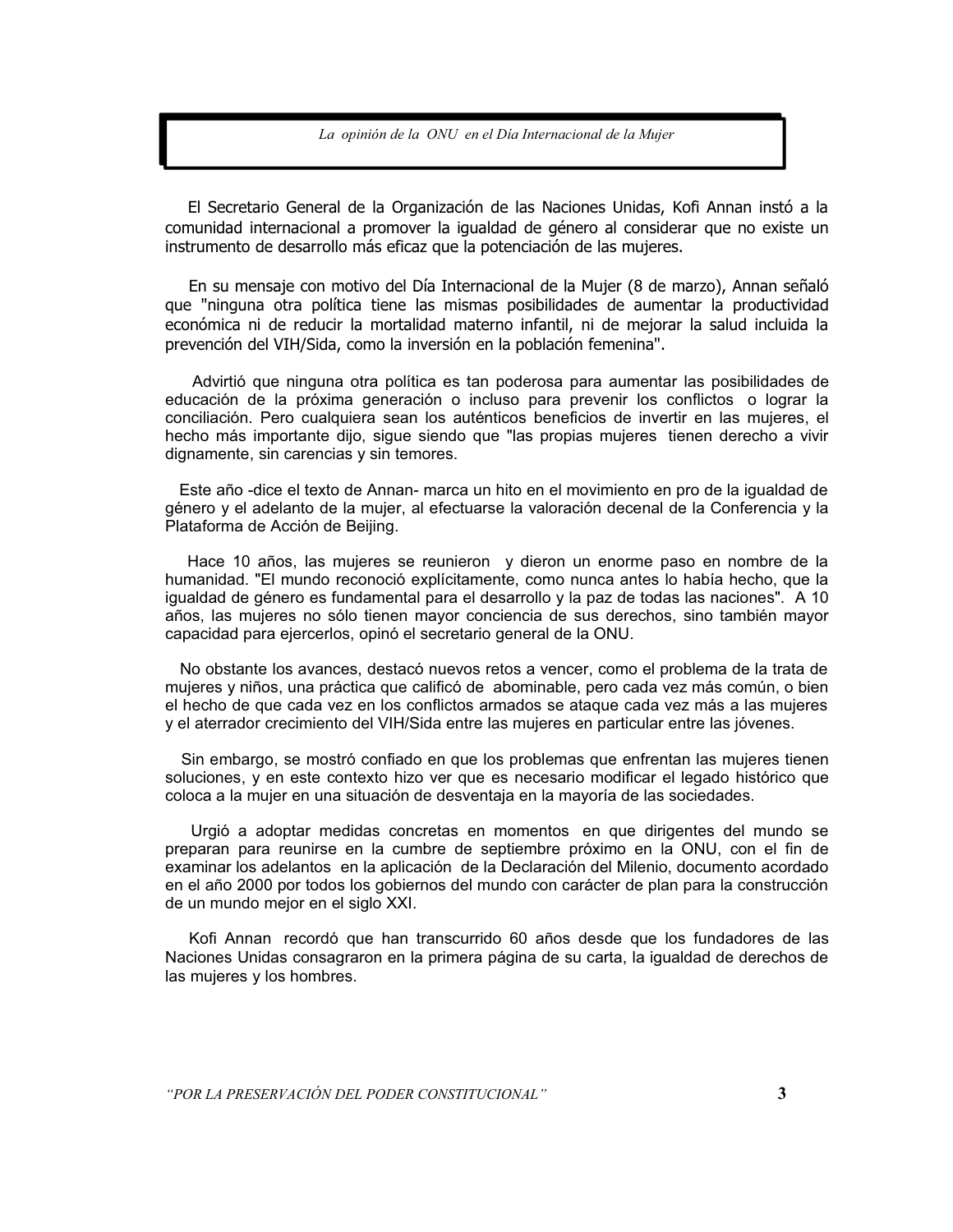Saludamos a los habitantes y autoridades de los pueblos de La Pampa que durante el período enero-abril, han cumplido un nuevo aniversario y esperamos hayan renovado la esperanza y multiplicado sus esfuerzos, en procura de un mayor desarrollo de nuestra provincia.



El Círculo de Legisladores de La Pampa aspira a que este nuevo aniversario continúe reflejando el espíritu que impulsó a sus fundadores: trabajo, solidaridad y compromiso.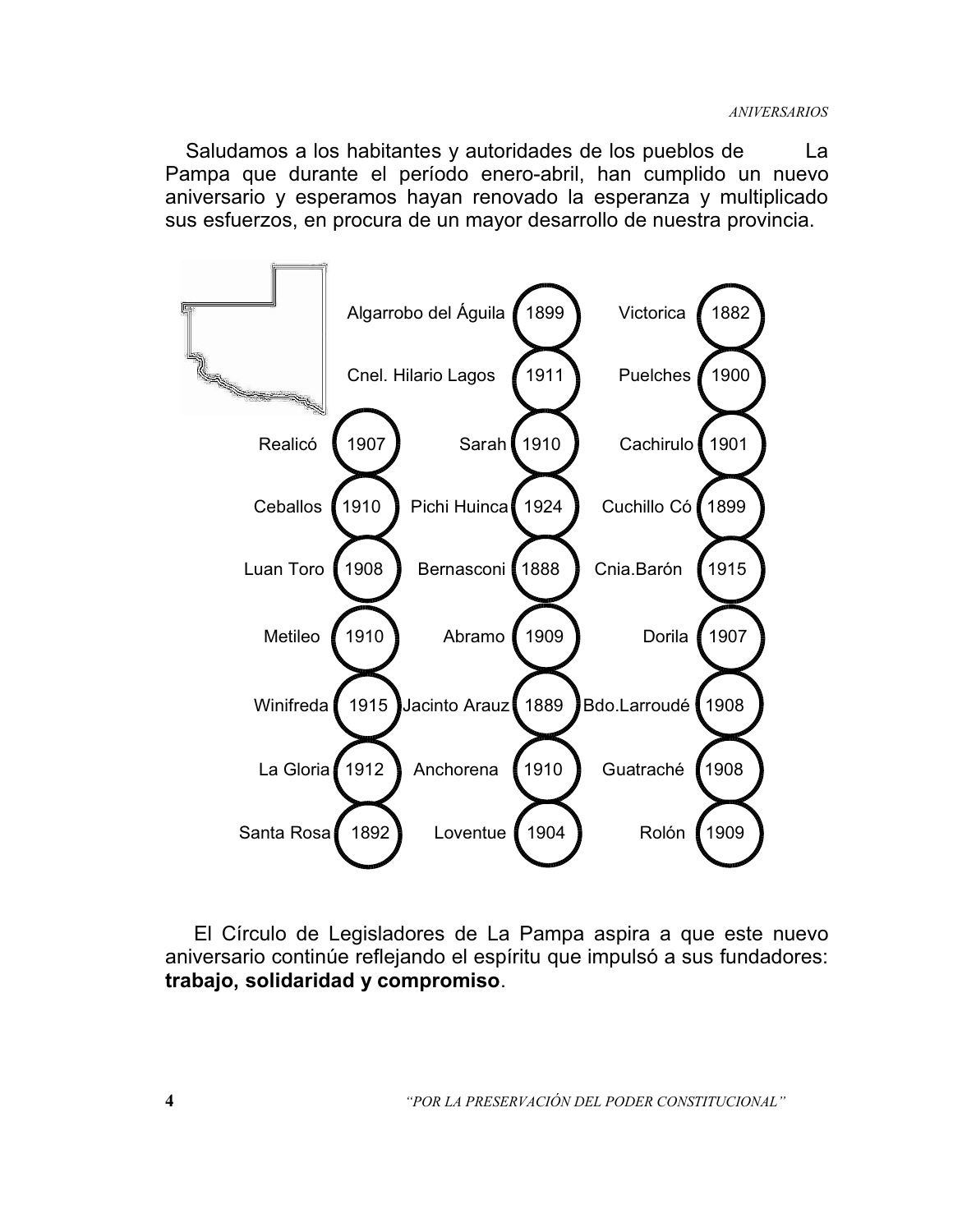# **20 AÑOS DE VIDA INSTITUCIONAL** 1985 - 15 de marzo -2005

El 15 de marzo de 1985, un grupo de ex Legisladores Provinciales integrado por Hermes Carlos ACCÁTTOLI; Ángel Cirilo AIMETTA; Tomás ALFARO; Plubio Orfeo ÁLVAREZ; Regino ÁLVAREZ; Natalio ARAGNO; Enrique Alberto ASCHERI; Joaquín Octavio BLAYA; Juan José BRIGNARDELLO; Oscar Luis CAZENAVE; Rogelio Dionisio CRESPO; Erberto Ángel CUEVAS; Julio César DE ARACAMA; Ricardo Enrique DEL BLANCO, Alfredo Natalio FERNÁNDEZ; Sara Dolores FUMAGALLI; Luis María FUNES; Domingo GALLO; Manuel GARCÍA; Roberto GIL; Amalia GONZÁLEZ de LESPADE; Antonio Pedro LANFRANCO; Eugenio MARTÍNEZ; Alicia Julia MORALES de BALLARI; Roberto Silvio Manuel ONS; Pedro ORTIZ; Jorge Agustín PICCA; Leonardo Alejandro RODIL; Marta Eva TURÍN de LLANOS y Rubén SIERRA, reunidos en la Legislatura Provincial, decidieron constituir una Asociación Civil denominada "Círculo de Legisladores" de La Pampa".

La entidad creada, en su Declaración de Principios fijó como objetivos fundamentales:

- · Servir con desinterés a la Nación desde el interior de la República, promoviendo la unión nacional dentro de la diversidad de las ideas.
- Contribuir al desarrollo de la cultura política, mejorando modos y estilos, y ofrecer una tribuna de docencia a todas las expresiones del quehacer político nacional.
- Velar por el prestigio de las instituciones republicanas, el decoro de la magistratura y la dignidad y el honor de los hombres políticos.
- Fomentar las relaciones humanas en el respeto y la consideración recíproca, y combatir el prejuicio y la intolerancia en el convencimiento de que el patriotismo y la ética, no es patrimonio exclusivo de ningún sector determinado.
- Rechazar la violencia de cualquier signo, porque repugna a los sentimientos de los argentinos y antagoniza con la Constitución Nacional, la Carta de las Naciones Unidas y el Evangelio.
- Participar activamente para preservar la paz interior como bien común: aliviar las tristezas y las penas que infortunadas circunstancias impusieron al país; y
- Contribuir con nuestras mejores energías intelectuales para que la Nación encuentre el rumbo de grandeza que todos anhelamos.

En procura de la:

- 1. Preservación del Poder Civil.
- 2. Docencia Política.
- 3. Defensa de las autonomías provinciales y municipales.
- 4. Creación de la Confederación Argentina de Círculos de Legisladores Provinciales.

El mismo día, fue puesto a consideración de los presentes un Anteproyecto de Ley de Reconocimiento del Círculo de Legisladores que dos años y medio más tarde sería sancionada y registrada en el Boletín Oficial mediante Decreto nº 3416/87. Es la Ley nº 1044 que establece la conformación de la entidad que agrupa a ex Legisladores; Legisladores en ejercicio; Convencionales Constituyentes; Gobernadores y Vice Gobernadores de la provincia de La Pampa.

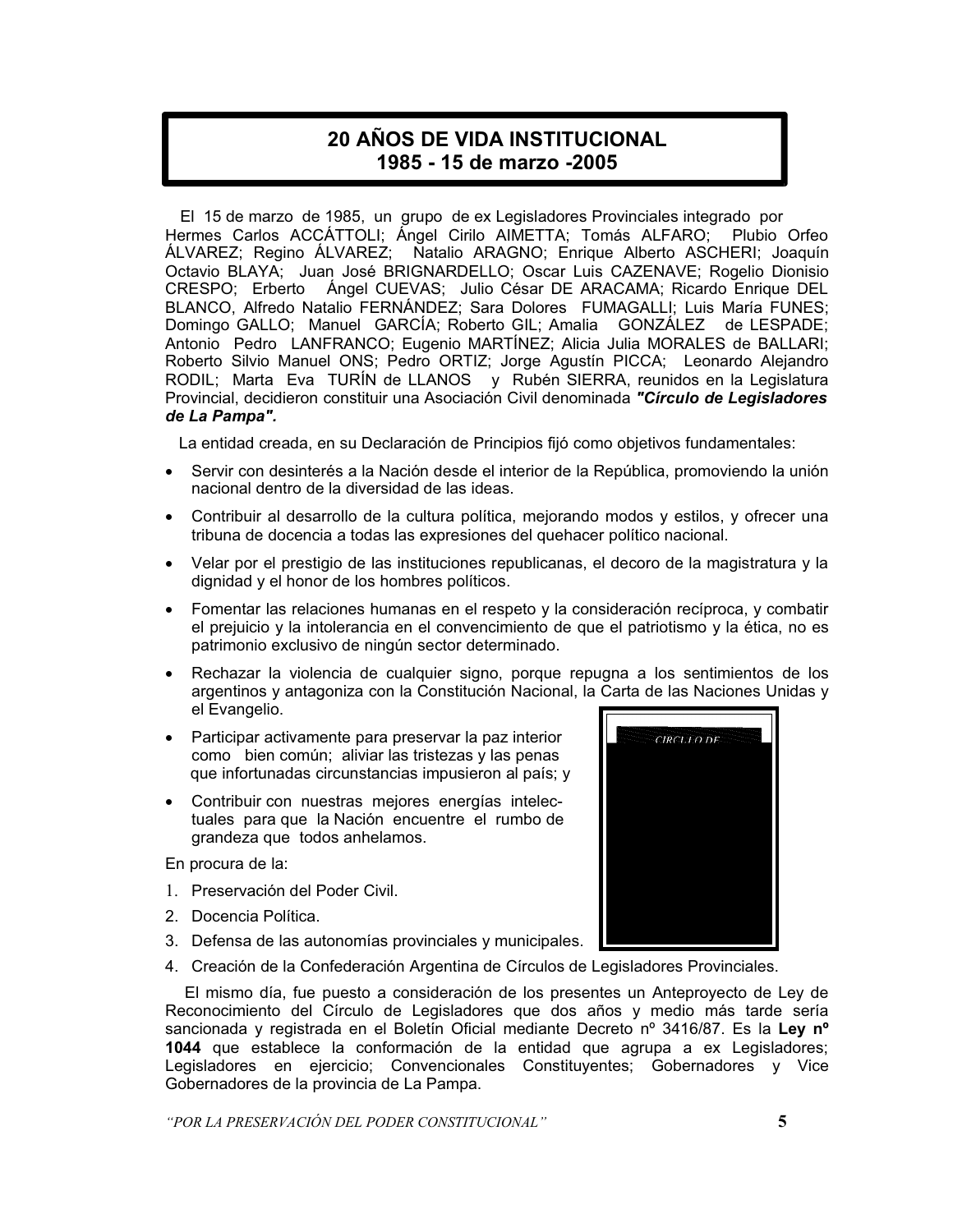Ese 15 de marzo de 1985, también se delineó el Estatuto que rige el funcionamiento de la Institución y se eligieron los integrantes de la Primera Comisión Directiva constituida de la siguiente manera:

#### PRIMERA COMISIÓN DIRECTIVA Período 1985 - 1987

Presidente: Rubén SIERRA Vicepresidente 1<sup>o</sup>: Ricardo DEL BLANCO Vicepresidente 2°: Ángel Cirilo AIMETTA Secretario General: Erberto Ángel CUEVAS Prosecretario: Amalia GONZÁLEZ de LESPADE Tesorero: Roberto Silvio ONS **Protesorero:** Marta Eva TURÍN de LLANOS

**Vocales Titulares:** 

Vocal Titular 1<sup>o</sup>: Antonio Pedro LANFRANCO Vocal Titular 2°: Hermes Carlos ACCÁTTOLI Vocal Titular 3°: Roberto GIL Vocal Titular 4<sup>o</sup>: Sara Dolores FUMAGALLI

**Vocales Suplentes:** 

|                                | Vocal Suplente 1 <sup>o</sup> : Eugenio MARTINEZ  |
|--------------------------------|---------------------------------------------------|
|                                | Vocal Suplente 2º: Alfredo Natalio FERNÁNDEZ      |
|                                | Vocal Suplente 3°: Julio César DE ARACAMA         |
|                                | Vocal Suplente 4 <sup>o</sup> : Juan BRIGNARDELLO |
| Vocal Suplente 5°: Pedro ORTÍZ |                                                   |

Comisión Revisora de Cuentas

**Revisor Titular 1<sup>o</sup>:** Luis María FUNES **Revisor Titular 2°:** Leonardo Alejandro RODIL Revisor Suplente 1º: Oscar Luis CAZENAVE Revisor Suplente 2°: Manuel GARCÍA

Dip. (MC) Rubén SIERRA Presidente 1985-1986





Dip. (MC) Ricardo Enrique DEL BLANCO Presidente 1986-1991

Dados los primeros pasos, y reuniéndose en el edificio de la Legislatura Provincial, en octubre de 1985 le fue otorgada la Personería Jurídica con la Matrícula nº 820.

Consta en Actas que la primera Asamblea General Ordinaria del 29 de mayo de 1987 se realizó en un nuevo domicilio alquilado -calle Pico nº 686- con la colaboración del Poder Ejecutivo que donó doce (12) sillas, dos (2) sillones y una (1) máquina de escribir Olimpia. La ayuda económica de los Bloques de Diputados sumada a las ínfimas cuotas societarias posibilitó la compra del resto del mobiliario con que muy modestamente funcionó el Círculo de Legisladores durante sus primeros años de existencia.

En el Acta nº 63, correspondiente a la reunión de Comisión Directiva realizada el 29 de septiembre de 1991, es la primera vez que figura registrada la posibilidad de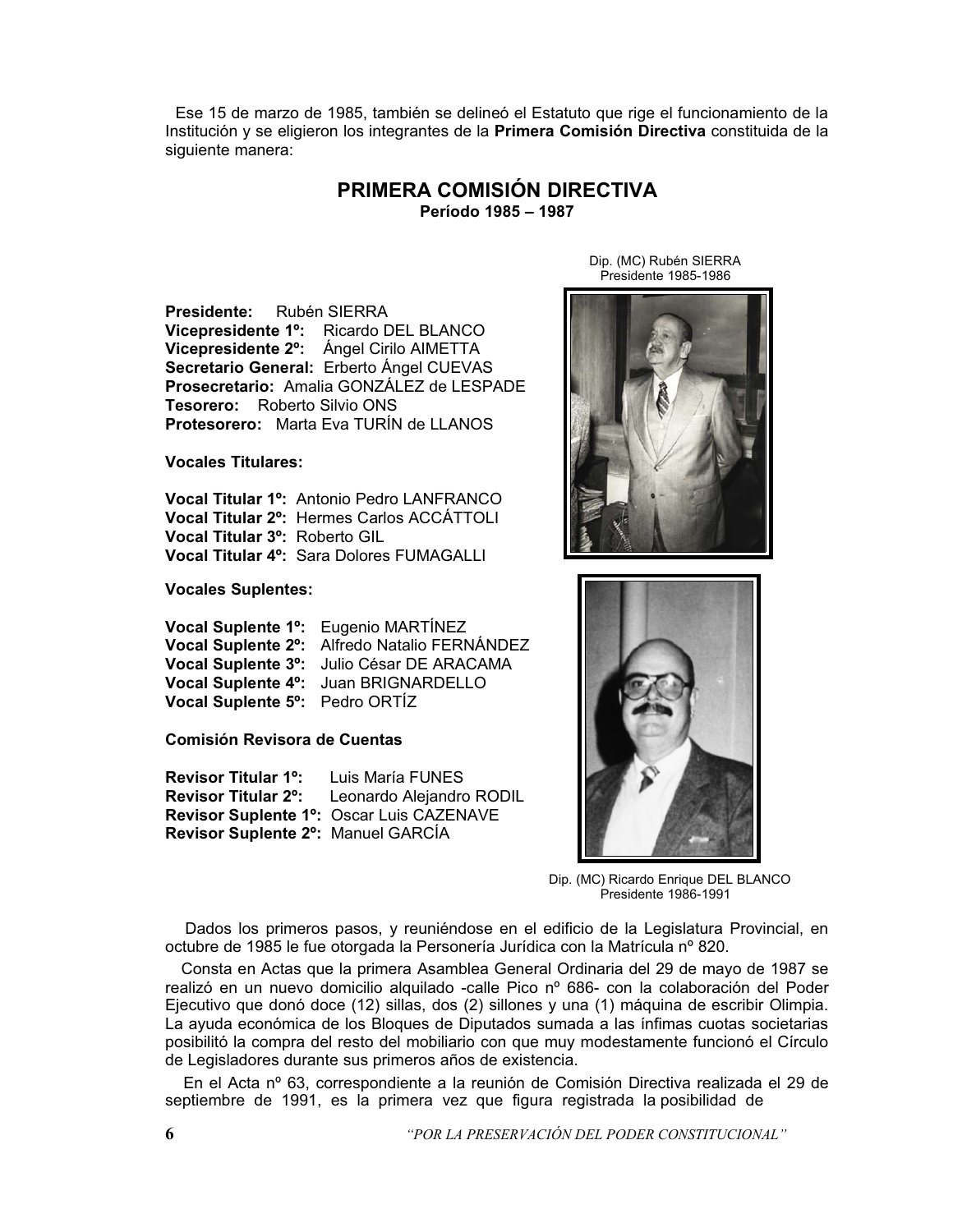comprar un inmueble. Recién el 28 de mayo de 1993, la Comisión se reunió en su sede propia, sita en calle Don Bosco nº 385 de la ciudad de Santa Rosa. Ese día, los directivos dejaron constancia en acta lo siguiente: "...antes de comenzar el tratamiento del Orden el Día, la Comisión Directiva considera que esta reunión tiene un significado trascendental para la vida institucional del Círculo de Legisladores, por ser la primera

que se realiza en nuestra propia casa y que con el transcurso del tiempo, futuras generaciones evaluarán con sentido histórico el momento que hoy nos toca vivir..." (Acta nº 79/93).



Frente del Edificio en calle Don Bosco 385

Placa del Patio Multipartidario de la Institución

Desde su creación, el Círculo cuenta con la asistencia permanente de la Cámara de Diputados, tanto en lo económico como el aporte del personal que trabaja en la entidad. Sin desmerecer por supuesto las cuotas que mensualmente abonan los asociados.

Fruto de la perseverancia, creatividad y buena disposición de los integrantes de las distintas Comisiones Directivas como de su personal, la Institución ha logrado mantener una presencia activa en el quehacer provincial. También en el orden nacional participa con sus representantes, en la Federación Argentina de Círculos de Legisladores Provinciales.

Ha desarrollado numerosas actividades de carácter político-institucional y culturales que han resultado de interés para la comunidad pampeana. Realiza publicaciones periódicas destinadas no sólo a los asociados sino también a las personas y entidades

relacionadas, tales como medios de comunicación social, círculos provinciales, etc. En ellas tienen su espacio no sólo los legisladores con sus elaboraciones no partidarias, sino también la Dirección de Prensa de la Cámara de Diputados, la literatura, el arte, las ciencias.

Posee una Biblioteca pública que se nutre de las donaciones provenientes de socios, instituciones vinculadas, embajadas y compra de libros con recursos propios o subsidios aportados por legisladores provinciales y nacionales. El material bibliográfico disponible ha sido incorporado a una base de datos que agiliza la búsqueda, beneficia el control y facilita el préstamo.

Se encuentra en proceso de elaboración la edición de un libro para conmemorar este 20° Aniversario, que será el cierre de las actividades programadas hasta fin de 2005. En él se desarrollará acabadamente la vida institucional durante sus primeros veinte años de vida, donde sus directivos han demostrado un verdadero espíritu de servicio.

Aquella tarde del 15 de marzo de 1985, el Doctor Manuel Justo BALADRÓN, a cargo del Poder Ejecutivo Provincial se dirigió a los ex Legisladores presentes diciendo: "...Nos convoca aquí la feliz iniciativa que ustedes van a concretar constituyendo el Círculo de ex Legisladores Provinciales Pampeanos, en una expresión más del alto grado de madurez y convivencia política que ha alcanzado la ciudadanía pampeana en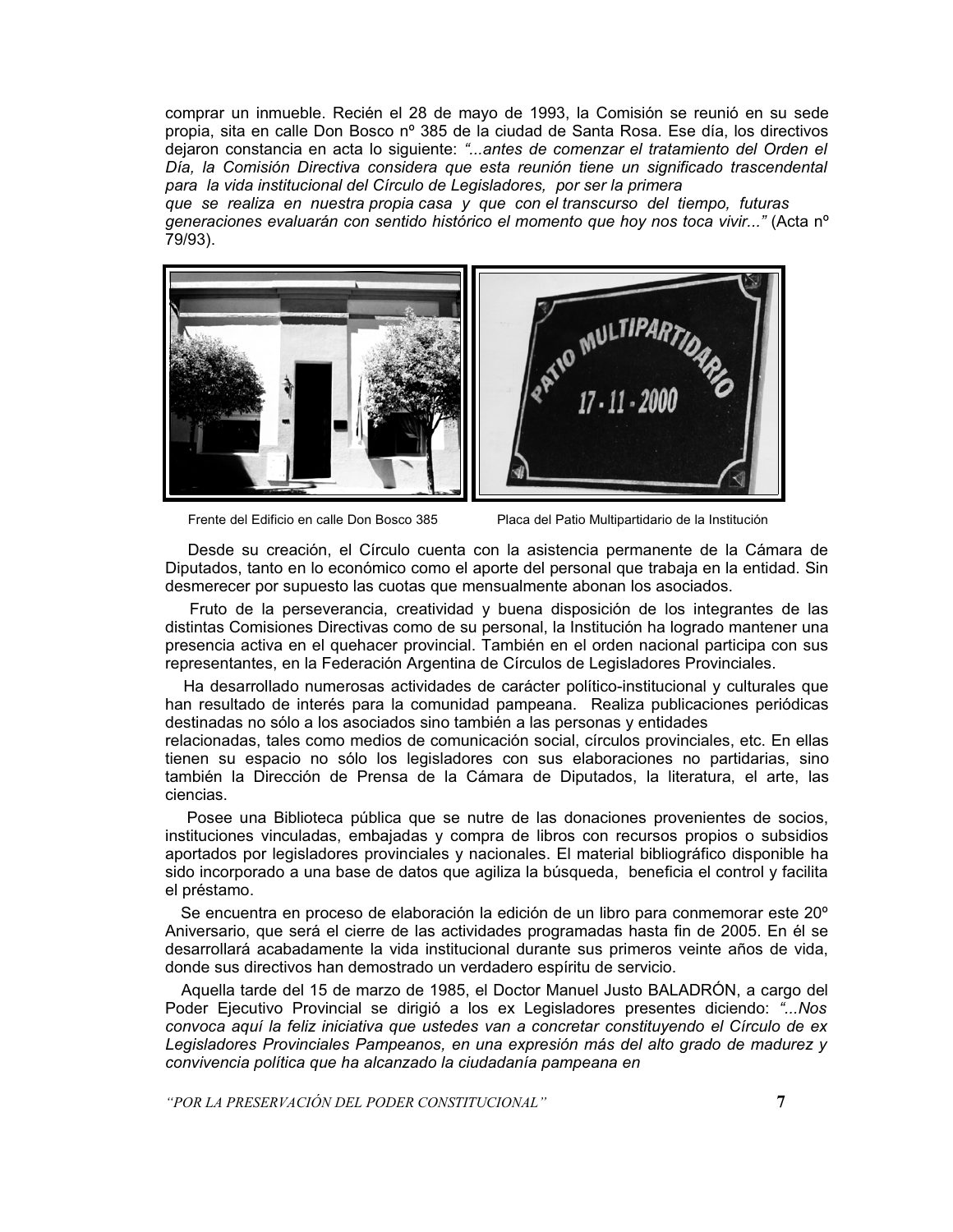el camino de la consolidación de las instituciones republicanas. En nombre del Poder Ejecutivo, a cuvo cargo me encuentro, me honro en darles la bienvenida a esta Casa v manifestarles nuestro beneplácito por este hecho que van a protagonizar. La historia política pampeana está jalonada por beneméritos ciudadanos que dedicaron gran esfuerzo y parte de sus vidas al interés común; muchos de ellos fueron distinguidos por el pueblo que los nombró sus representantes y en su momento ocuparon las bancas legislativas. Creemos justo y oportuno reivindicar aguí, a aguellos hombres y mujeres que desde la más humilde tarea en sus partidos políticos y eventualmente

cumpliendo la más encumbrada función pública, asumieron su compromiso con la comunidad para trabaiar por el bienestar común. Quiero destacar en esta reunión la nobleza de la actividad política y la militancia partidaria, tan vilipendiada en nuestro país en repetidas oportunidades por regímenes autoritarios, y hacer público el reconocimiento a los pampeanos que, superando el estrecho límite de su trabajo, hogar o profesión, han puesto al servicio de un ideal, de una causa política, su tiempo, su capacidad y sus bienes...". "...Creemos que la entidad que ustedes van a constituir será un aporte más a la tarea que nos hemos propuesto el Gobierno y el pueblo de La Pampa junto a todos los argentinos: consolidar el sistema democrático y sus instituciones básicas. Al dejar inaugurada esta Asamblea Constitutiva comprometo vuestro esfuerzo para que, al influjo de la rica historia democrática que ustedes y muchos que lamentablemente ya no nos acompañan han protagonizado, sea una verdadera realidad".



Din <del>mina RO</del>DII Presidente 1991-1995





Dip. (MC) Oscar Mario MONTES DE OCA Presi dente 1995-1997



Presi dente 2002-2005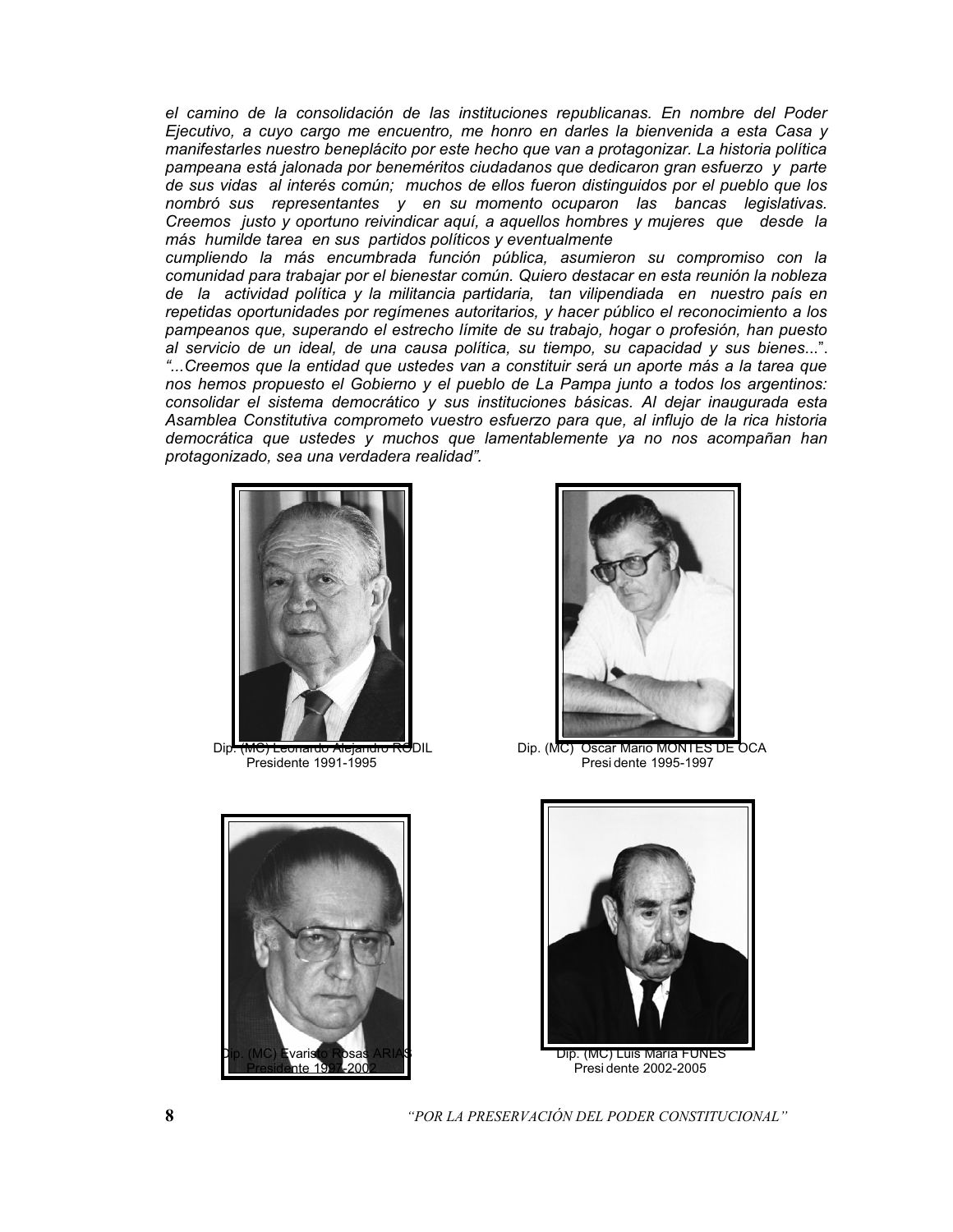PÁGINA DEL LEGISLADOR

#### VOLUNTAD Y MEMORIA

"No pudieron talar todos los árboles. No pudieron pisar todas las flores. No pudieron ahogar todos los pensamientos. Los bosques de la memoria serán cada vez más verdes y altos. No pudieron matar a nuestros desaparecidos. Los transfiguraron en futuro". **Osvaldo Bayer** 

El golpe de Estado del 24 de marzo de 1976, es sin duda alguna, la fecha más triste y macabra de nuestra historia argentina. A partir de ese preciso instante se inician en nuestro país siete años de severa represión, marcada por el exterminio planificado de personas, y la destrucción del aparato productivo nacional con la implantación de una política económica de endeudamiento y desquace del Estado nacional.

A partir de ese momento se instauró la dictadura más sanguinaria e inmoral que nuestro pasado exhume.

Hoy podemos darle a la verdad y a la memoria el lugar que merecen merced a la voluntad y decisión inquebrantable de nuestro Presidente Dr. Néstor Kirchner que las ha tomado como prioridad de Estado, al expresar: "Guardando memoria de lo que nos pasó, sin anclarnos por ello en el pasado, la búsqueda de verdad y justicia y fin de la impunidad son unas de las más preciadas banderas de nuestra sociedad y de nuestro gobierno".

Porque hay y hubo quien creyó y cree que asesinando personas, asesina también los pensamientos y los sueños que a veces son palabras y a veces son silencios. Quien así cree en realidad teme. Y su temor adquiere el rostro del autoritarismo y la arbitrariedad. Y en la resaca de la sangre busca la máscara de la impunidad y el olvido. No para que todo quede atrás, sino para asegurarse de que podrá de nuevo hacer actuar su temor sobre los que le son diferentes.

Nuestros aborígenes nos transmitieron que la celebración de la memoria es también una celebración del mañana. Ellos nos dijeron que la memoria no es un voltear la cara y el corazón al pasado, no es un recuerdo estéril que habla de risas o lágrimas. La memoria, nos dijeron, es una de las siete guías que el corazón humano tiene para andar sus pasos. Las otras seis son la verdad, la vergüenza, la consecuencia, la honestidad, el respeto a uno mismo y al otro, y el amor.

Por eso dicen, la memoria apunta siempre al mañana y esa paradoja es la que permite que en ese mañana no se repitan las pesadillas, y que las alegrías, que también las hay en el inventario de la memoria colectiva, sean nuevas.

Por eso, quien cuida y guarda la memoria, guarda y cuida la vida; y quien no tiene memoria está muerto.

Dip. César Ignacio Rodríguez

Socio  $N^{\circ}$ 124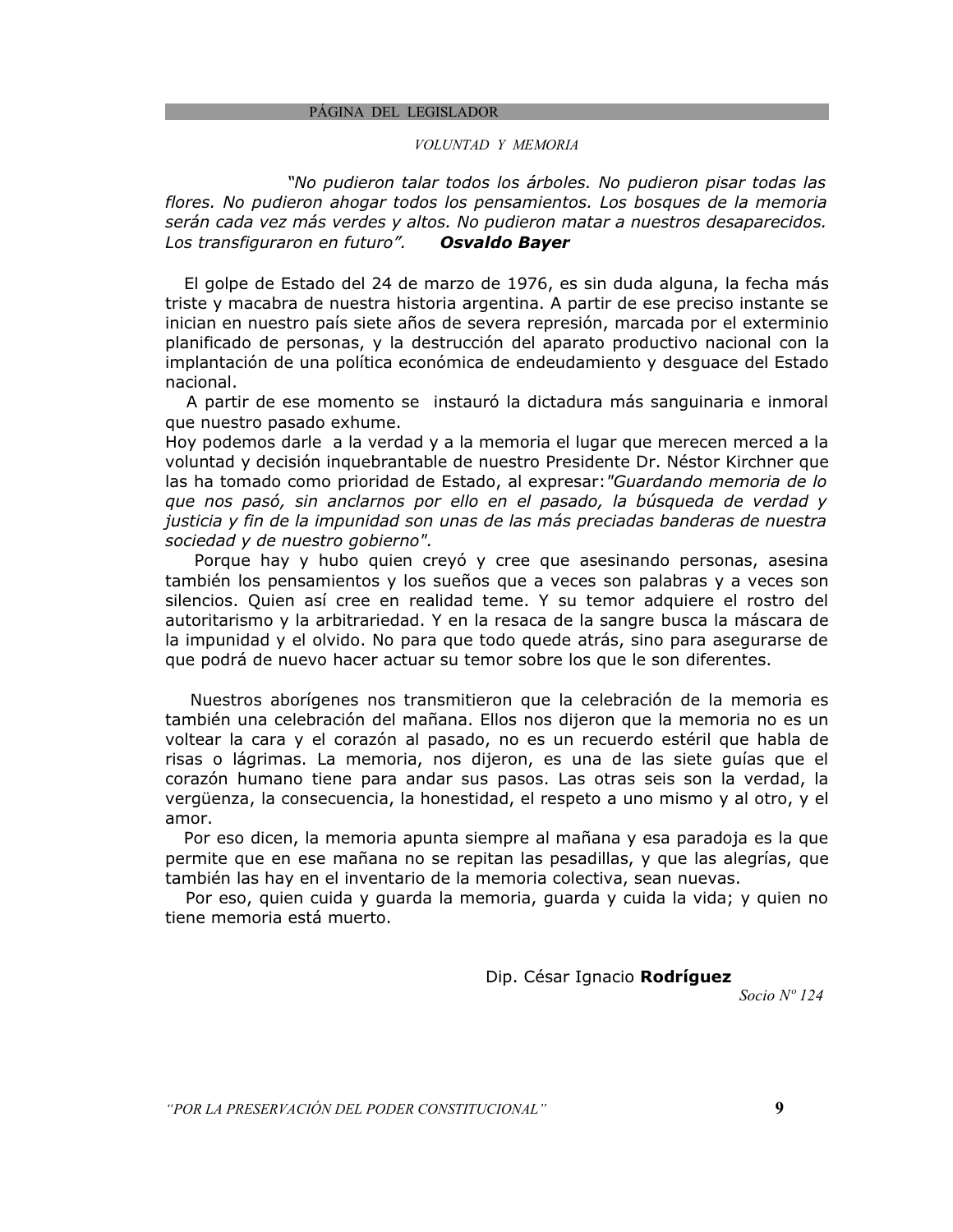#### SEMANA DE LA MEMORIA POPULAR

A través de la Ordenanza Nº 3276/05 sancionada por el Concejo Deliberante, se establece la Semana de la Memoria Popular.

Se desarrollaron distintas actividades culminando el día jueves 24 de marzo con el descubrimiento de una Placa con los nombres de todos los pampeanos víctimas del terrorismo de Estado, entre muertos, desaparecidos y niños apropiados, en el paseo recreativo más importante de nuestra ciudad el Parque Don Tomás.

Estuvieron como invitados especiales los familiares de las víctimas, quienes por primera vez recibieron un homenaje público por parte de autoridades del estado democrático.

Momentos de profunda emotividad se vivieron cuando los familiares plantaron árboles en memoria de sus seres queridos y se leyó el poema fruto de la inspiración y compromiso del escritor pampeano Ángel Cirilo Aimetta, socio de nuestra Institución, cuyo texto transcribimos:

En un día aciago de la historia argentina y de dolorosa recordación por nuestros hijos y hermanas y hermanos desaparecidos, muertos y torturados por una horda armada desde el Estado, que no reparó en la más irracional sevicia para que sus víctimas sufrieran el infierno en vida, no alcanzarán cien años de conmemoraciones ni de condoliente memoria,

... No bastarán.

Como no bastarán las flores: ni alcanzarán la belleza, la poesía o el canto: no podrán los colores del arco iris, de la primavera o de los amaneceres de la llanura; el canto y el vuelo de los pájaros del monte. O un nacimiento. La brama o el silbo del campo; parvas y más parvas de sal o de mieses, ... No bastarán.

Ni el rojo piquillín, ni el tomillo oloroso ni las espiguitas frutales y carnosas del sulupe: los frutos del árbol o del genio: la luz de una sonrisa, la sombra de un llanto;

... No bastarán.

No bastarán para llenar el hueco espacio que carga el corazón y la memoria por sus hijos desgajados.

Pero todas las horas de todos los días de otros cien años, el árbol implacable de la libertad y la justicia que hoy fundamos, reventará sus yemas con renovadas savias para fustigar el genocidio, mitigar la ofensa y perpetuar su memoria.

**Ángel Cirilo Aimetta** 

Socio  $n^{\circ}$  34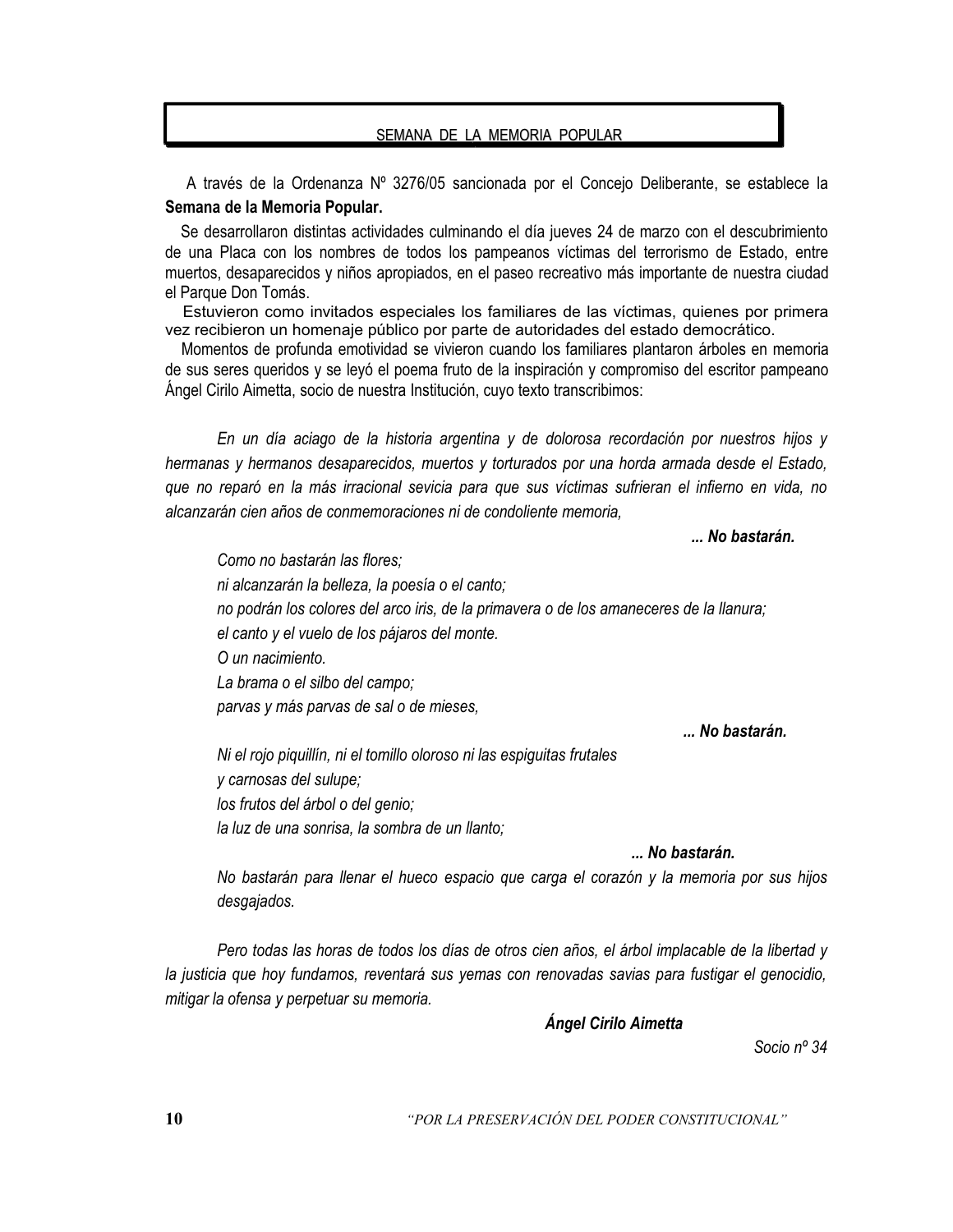# PRIMERA SESIÓN ORDINARIA DEL PARLAMENTO PATAGÓNICO

**PARLAMENTO** 



Durante los días 1 y 2 de abril se desarrolló en Rawson -provincia de Chubutla Primera Sesión Ordinaria del Parlamento Patagónico, en la que participaron **PATAGONICO** representantes de las provincias del sur argentino.

La delegación de La Pampa estuvo conformada por los Diputados Delia Esther Gette; Rodolfo Iturrioz; José Pérez; Jorge Feliú; Ricardo Consiglio; Carlos Faus; Adrián Peppino y Juan Carlos Scovenna, quienes presentaron proyectos que felizmente fueron aprobados por los Legisladores integrantes del Parlamento Patagónico.

Una vez más agradecemos la gentileza de la Diputada Delia Esther Gette, que persiste en enviarnos la documentación emanada de las deliberaciones regionales y que nos posibilita informar a nuestros lectores.

En la *Declaración de Rawson* el Parlamento Patagónico se pronuncia por la solución de diferentes problemáticas comunes que afectan a toda la región.

En el campo social:

· Favoreciendo el debate sobre los aspectos de la alimentación, desde una perspectiva multidisciplinaria.

En el campo Salud:

- Recomendando la incorporación en la Currícula Educativa de las jurisdicciones, contenidos sobre la "Donación de Órganos".
- Solicitando a las autoridades ejecutivas de las Provincias Patagónicas que arbitren los medios para la conformación de una Comisión de Regulación de la Formación del Recurso Humano en Salud.

En el campo de la producción y el desarrollo:

- Recomendando al Poder Ejecutivo Nacional se efectivice la baja o eliminación del arancel por "derecho a la exportación", para conseguir el equilibrio necesario en la economía y producción frutícola.
- · Recomendando a los Poderes Legislativos de las Provincias Patagónicas la instrumentación de las normas necesarias que hagan a un mejor uso del recurso del suelo.
- Expresando su profunda preocupación por la suspensión de los vuelos, cierre de empresas aerocomerciales y falta de interconexión aérea entre sí y con la Capital Federal de la mayoría de las ciudades de las Provincias Patagónicas. En este sentido, este Parlamento creará una Comisión Especial para el tratamiento de la política aerocomercial y terrestre en toda la región.
- · Manifestando su compromiso con el estricto cumplimiento de los preceptos y metas establecidas en el Protocolo de Kyoto y con el tratamiento de los efectos nocivos que producen los gases que afectan la capa de ozono en nuestra región.

El tratamiento de estos temas se dio en el marco del convencimiento de que el Parlamento Patagónico es el ámbito para consolidar la unión regional, fortalecer la identidad de la Patagonia y hacer de la regionalización una estrategia para lograr el fortalecimiento de la ciudadanía.

Con respecto al tratamiento del recurso suelo el Parlamento Patagónico recomienda: " a los Poderes Legislativos de las Provincias Patagónicas, la instrumentación de las normas necesarias que hagan a un mejor uso del recurso suelo en pos de un real mejoramiento y sustentabilidad de sus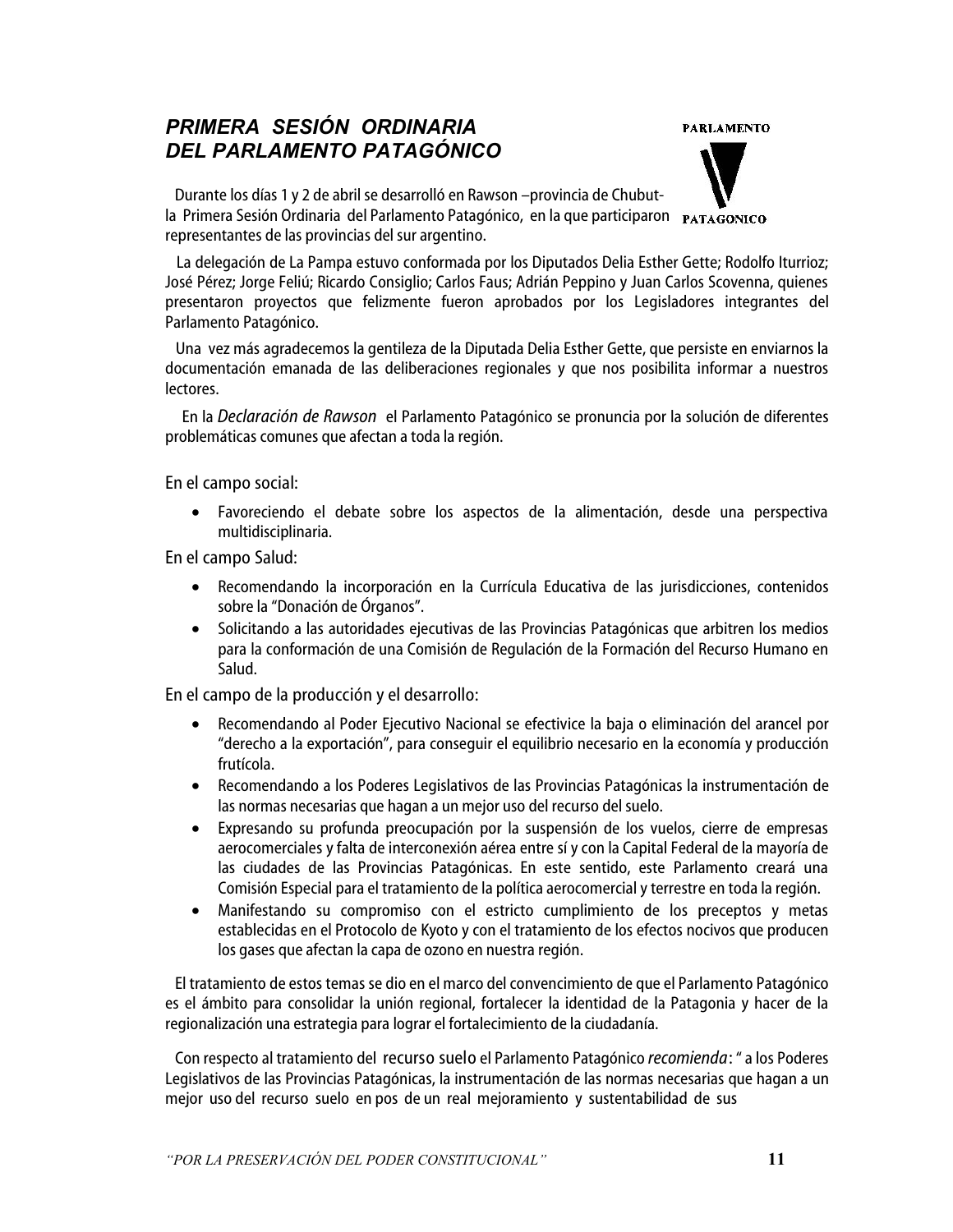reservas naturales, a la protección del medio ambiente, en beneficio de una mejor calidad de vida de sus

habitantes. Para conocimiento y demás efectos, adjunta la Ley nº 2139 de la Provincia de La Pampa, vigente y consensuada con la totalidad de los sectores políticos y sociales que hacen a la misma, una legislación moderna y adaptada a los tiempos. (Recomendación nº 39/2005 "P.P.")

Tendiente a subsanar un vacío normativo que favorecería a las personas afectadas por cequeras totales o parciales, proporcionándoles una fácil identificación al momento de consumir o suministrar especialidades medicinales a otras personas, en su Primera Sesión Ordinaria el Parlamento Patagónico recomienda: "Dirigirse al Poder Ejecutivo Nacional a efectos de hacerle saber que este Parlamento Patagónico vería con agrado que, a través de sus organismos competentes, dicte los actos administrativos y/o propicie la sanción de las normas legales que impongan la obligación de incluir, en el rótulo de los envases de los medicamentos, la impresión de su nombre en Sistema Braile".

En la ciudad de Kyoto - Japón- en 1997, se adoptó el Protocolo en el marco del desarrollo de la Tercera Conferencia de las Partes, de la Organización de las Naciones Unidas -ONU-, que tenía como fin que los países industrializados se comprometieran a reducir sus emisiones de Gases de Efecto Invernadero (GEI) a un nivel no inferior al 5% registrado en 1990. Por ello, el Parlamento Patagónico declara: "La más firme adhesión a la participación argentina, presidiendo la Décima Cumbre Mundial sobre Cambio Climático que puso en vigencia el Protocolo de Kyoto, a partir del 16 de febrero de 2005, configurando el acuerdo internacional de mayor envergadura en temas ambientales y al mismo tiempo, situando a nuestro país como protagonista central de este hecho histórico.

Finalmente, y como el jueves 3 de marzo pasado se dio a conocer que el canje de deuda pública argentina había tenido una aceptación del 76,07%, beneficiando a nuestro país con una reducción importante de la misma y constituyéndose en un hito financiero logrado por el Gobierno Nacional que permitió la salida del default; el Parlamento Patagónico declara: "Expresar el reconocimiento y apoyo al Gobierno de la Nación, por su exitosa gestión llevada adelante para concretar el plan canje de la deuda pública argentina recientemente concluido".

TRANSPORTE: en la reunión mantenida con el Secretario Nacional Ricardo Jaime, la Comisión Especial de Transporte del Parlamento Patagónico expuso la problemática aerocomercial de la región, que no sólo profundiza la falta de integración de las provincias patagónicas sino también dificulta el turismo, generador de ingresos genuinos para el desarrollo de la Patagonia. En esa reunión por La Pampa estuvieron presentes los Diputados Rodolfo Iturrioz y Ricardo Consiglio y el Director de Prensa de la Legislatura, señor Rodolfo Gigena. En ella se resolvió que la Comisión Especial trabajará con funcionarios de la Secretaría Nacional y de los Ejecutivos Patagónicos para consolidar una Política Nacional que contemple desde subsidios en los combustibles hasta la integración de empresas con líneas regionales. Los Diputados José Pérez y Carlos Faus representarán a nuestra provincia en ese trabajo conjunto.

TURISMO: la Vicegobernadora Profesora Norma Durango y los Diputados Rodolfo Iturrioz y Ricardo Consiglio integraron una comitiva patagónica que viajó a Estados Unidos para mostrar la "Marca Patagonia" y ofrecer la infinidad de atractivos turísticos de la región del sur, en el marco del programa "Visite Argentina".

Tanto la Embajada Argentina en Washington como el Consulado en Nueva York informaron que, en las reuniones mantenidas en distintos ámbitos y ciudades del país del norte, los representantes argentinos analizaron las posibilidades de fomento al crecimiento y de un plan sustentable que permita el desarrollo de la Región Patagónica. Hicieron presentaciones institucionales de la región y se explayaron sobre programas de cooperación en temas de medio ambiente, preservación de los recursos naturales, vida silvestre, ecoturismo, tratamiento de residuos, urbanismo y pozos petrolíferos.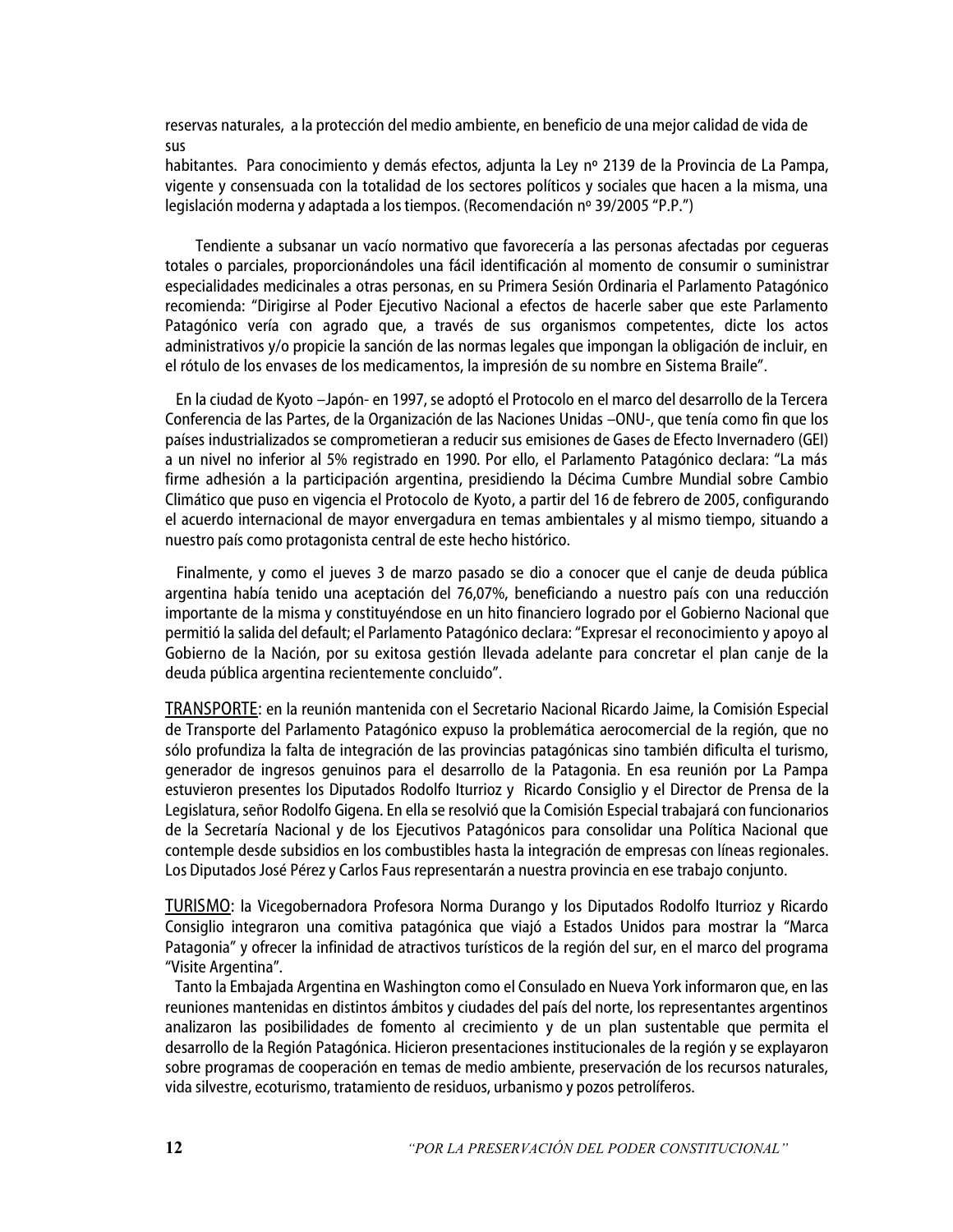# 1982 - 2 de Abril - 2005

Ha llegado un nuevo 2 de Abril, y como todos los años recordamos la gesta de Malvinas.

Hoy nos toca reivindicar a quienes lucharon en los 74 días que duró la guerra, más allá del contexto en el que se desarrolló, con una dictadura militar en retirada pretendiendo generar un hecho político con un tema altamente sensible para los argentinos, buscando prolongarse en el tiempo.

Recordemos los hechos históricos de esa época:

- La primera movilización en contra de la dictadura de la CGT-Brasil del día 30 de marzo, que fuera salvajemente reprimida.
- El desembarco en las islas por parte de tropas argentinas el día 2 de abril.
- La valerosa lucha en el terreno de las islas, en el mar y en el aire.
- El cobarde ataque al crucero General Belgrano por fuerzas británicas.
- La tristeza de la derrota y el posterior regreso al continente.

También rememoremos el "después" de la guerra, la etapa de la desmalvinización iniciada por la misma dictadura y apuntalada por el posterior gobierno democrático, donde se pretendió imponer la idea de que hablar de Malvinas era recordar un hecho vergonzante, que reivindicar esta gesta era también reivindicar la dictadura militar, y condenando casi por igual a quienes habían tenido responsabilidades de conducción con aquellos valientes que combatieron en el frente de lucha.

También asistimos a la teoría de la seducción, enmarcada en las llamadas "relaciones carnales", que no fue otra cosa que arrodillarse frente a los invasores, sin que se obtuviera ningún resultado concreto.

Como pueblo nos quedaron enseñanzas y compromisos:

- La recuperación de las islas como una causa nacional al margen de cualquier gobierno o dirigencia coyuntural.
- El recuerdo permanente de los caídos, a los cuales debemos considerar héroes nacionales.
- La solidaridad con los ex combatientes, sus luchas y reivindicaciones.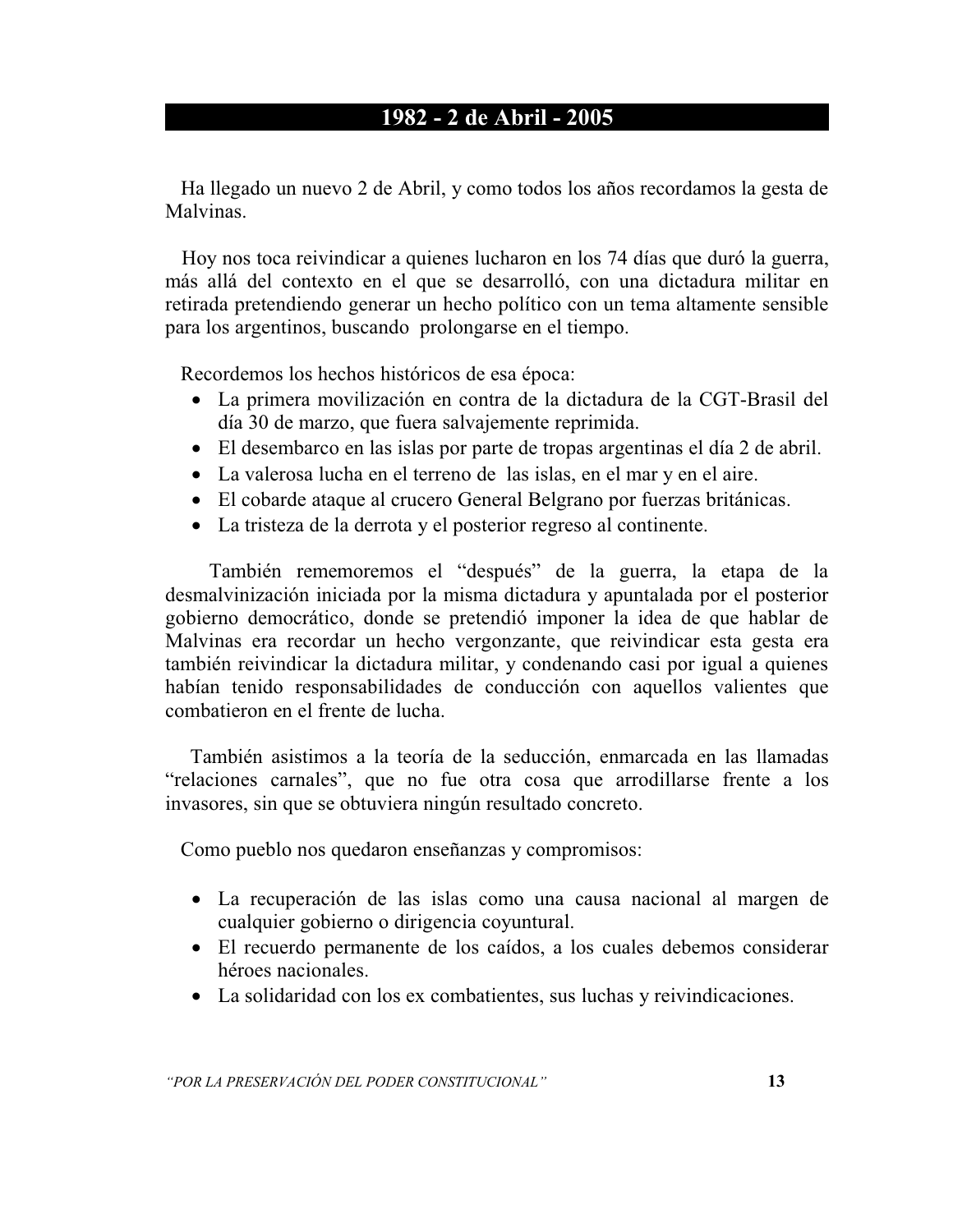## 1982 - 2 de Abril - 2005

Para nuestra generación Malvinas significó el despertar al conocimiento de una realidad argentina signada por la lucha contra los imperialismos de diversas ideologías extranjeras, por una profunda injusticia social padecida por amplios sectores del pueblo, y una profundizada dependencia económica.

Este reconocimiento de la realidad nos llevó a muchos, a partir de Malvinas, a comprometernos con la lucha por una sociedad mejor, y con una Argentina justa, libre y soberana.

Queremos también mirar al futuro. En este sentido apoyamos al Sr. Presidente de la Nación en su política de reclamo de nuestra soberanía por la vía del diálogo y la paz. También celebramos algunas de las últimas medidas de los gobiernos nacional y provincial en beneficio de los veteranos de guerra, que tratan de retribuir mínimamente todo lo que aportaron a la patria.

Este 2 de abril los argentinos debemos recordar Malvinas, a los jóvenes soldados que dieron su vida, no por un pedazo de tierra brumosa, sino por esa posibilidad latente de un país que valga la pena ser vivido y defendido, como síntesis colectiva de identidad y compromiso con los intereses de las mayorías populares. Pensar en Malvinas no solamente es hacerlo hacia el pasado, sino fundamentalmente asumir en qué Argentina queremos vivir.

> C.P.N. Sergio Ismael Draque Vice-Intendente ciudad de Santa Rosa



"De la mañana a la noche de la noche a la mañana en grandes olas azules y encajes de espumas blancas te va llegando el saludo permanente de la Patria".

> Atahualpa Yupanqui París, 1971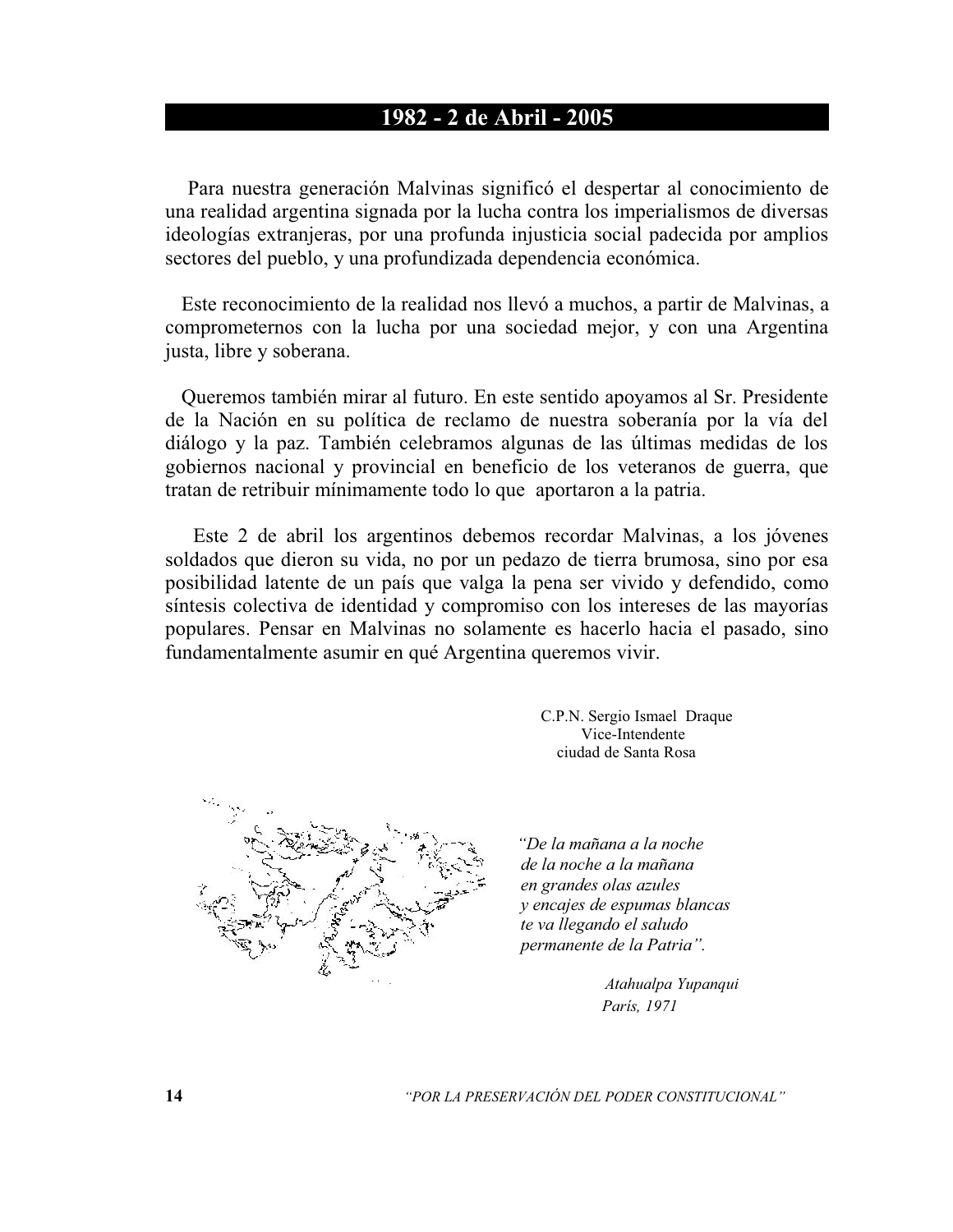# **BIBLIOTECA**

#### **Premio Nacional a EDGAR MORISOLI**



Edgar Morisoli nació en Acebal, Santa Fe, el 5 de noviembre de 1930. Es agrimensor y desde muy joven vive en La Pampa (1956) recorriéndola y amándola como puede "leerse" en la mayoría de sus producciones. Fue Presidente de la Asociación Pampeana de Escritores por varios años y es miembro de honor de la Fundación Argentina para la Poesía. Entre sus obras publicadas podemos mencionar: "Cuatro Cantatas"; "Salmo Bagual"; "Solar del Viento"; "Tierra que se ve"; "Al Sur crece tu nombre"; "Obra Callada"; "Cancionero del Alto Colorado"; "Bordona del Otoño/Palabra de Intemperie"; "Cuadernos del Rumbeador" y "La lección de la Diuca". En su obra inédita encontramos "Tiempo Litoral" y "Hasta aquí la Canción".

El jueves 7 de abril, en una ceremonia realizada en el Palais de Glace de Buenos Aires y con la presencia de la Senadora Cristina Fernández, el Secretario de Cultura José Nun y el Ministro de Educación Daniel Filmus; Don Edgar Morisoli recibió el Premio Nacional que cada tres años otorga la Secretaría de Cultura de la Nación desde 1914, como reconocimiento al trabajo de científicos, artistas y escritores de todo el país.

Cabe recordar que entre otros de idéntica relevancia, Jorge Luis Borges; Leopoldo Lugones: Alfonsina Storni: Alfredo Palacios: Raúl Scalabrini Ortiz: Leopoldo Marechal: fueron quienes obtuvieron este premio en el transcurso de su historia.

En esta oportunidad, a Morisoli le fue otorgado el "Tercer Premio Nacional de Poesía", que viene a incorporarse a otros importantes galardones cosechados a lo largo de su producción literaria, como el "Reconocimiento a los Creadores" que le entregó en 1997 el Gobierno de la Ciudad de Buenos Aires y el premio "Testimonio" otorgado por el gobierno de la provincia de La Pampa, en el rubro literatura.

Es autor de numerosas canciones musicalizadas por Reinaldo Labrín, Guillermo Mareque, Delfor Sombra, Lalo Molina, Cacho Arenas, Oscar García, Beto Lequizamón, Guri Jáquez y Raúl Santaiuliana, editadas por diversos sellos de Argentina y México. Entre ellas se encuentra la cantata: "EPOPEYA DEL RIEGO" (1990), para solista, conjunto de cámara, recitante y coro.

Edgar Morisoli manifestó que fue una sorpresa para él la distinción lograda a nivel nacional, y aseguró que seguirá trabajando desde su humilde oficio para estar a la altura de tal reconocimiento, que llega en un momento importante de su vida renovando sus ganas y satisfacción por su trabajo.

Por la provincia de La Pampa, también recibieron el 7 de abril el Tercer Premio Nacional de Geociencias el Científico Augusto Pablo Calmels y Mención Especial en el Premio Regional de Ciencias Históricas, Geográficas y Antropológicas el Investigador Néstor Rubiano, quienes junto a Edgar Morisoli viajaron a Buenos Aires acompañados por la Subsecretaria de Cultura provincial Señora Adriana Maggio.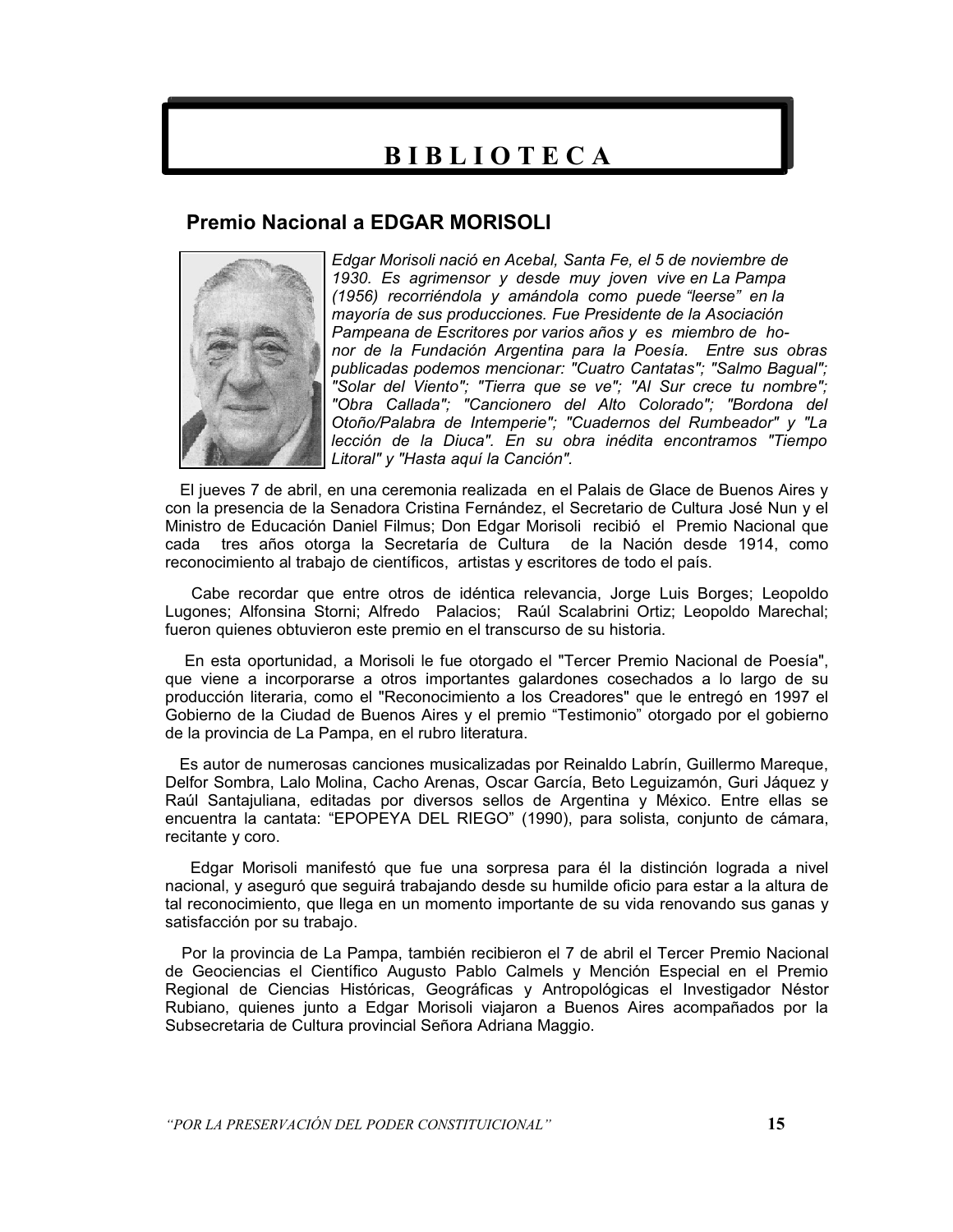# INFORMACIÓN LEGISLATIVA

Misión patagónica en Estados Unidos

UNA REGIÓN ARGENTINA SE PRESENTÓ EN EL EXTERIOR



La señora Vicegobernadora Profesora Norma Durango, y los Diputados Rodol fo Iturrioz y Ricardo Consiglio junto a una funcionaria de la Agencia de Protec ción del Medio Ambiente de EEUU.

"Por primera vez una Región se presenta en el exterior con objetivos comunes y es para destacar el interés manifestado no sólo en lo turístico, sino la posibilidad de trabaios de cooperación en la preservación del medio ambiente y en políticas de comunicación", es la síntesis de las conclusiones que efectúa la misión patagónica que viajó a los Estados Unidos.

Estas observaciones las realizan desde el punto de vista político, por el nivel de los funcionarios que recibió a la delegación, tanto desde el Embajador Argentino, el representante argentino ante la ONU, Secretarios de Estados y diputados de las Cámaras de Representantes del país del norte.

Los integrantes pampeanos, la vicegobernadora profesora Norma Durango y los diputados Rodolfo Iturrioz y Ricardo Consiglio, coinciden con esta apreciación y además resaltan la importancia de la entrega del material que se entregó a numerosos organismos. dependencias estatales, agencias de turismos, cuyos representantes concurrieron a los Trade Show que se ofrecieron en la Embajada Argentina en Washington y en el Consulado Argentino en Nueva York, en especial en este último, donde 700 personas se informaron sobre la realidad patagónica.

En el edificio anexo del Capitolio, el copresidente del Comité Ejecutivo de Estados Unidos, el representante Mark Foley (Republicano de la Florida) recibió a una delegación patagónica acotada, por razones de seguridad, y donde se mostró sorprendido por el funcionamiento del Parlamento Patagónico y además interesado en conocer a la Región.

El medio ambiente, posibles programas de cooperación, preservación de los recursos naturales, vida silvestre, ecoturismo, pozos petrolíferos, desertificación, fueron algunos de los temas que se consideraron en la Agencia de Protección del Medioambiente, siempre dentro del fomento al crecimiento y de un plan sustentable que permita el desarrollo de la Región Patagónica.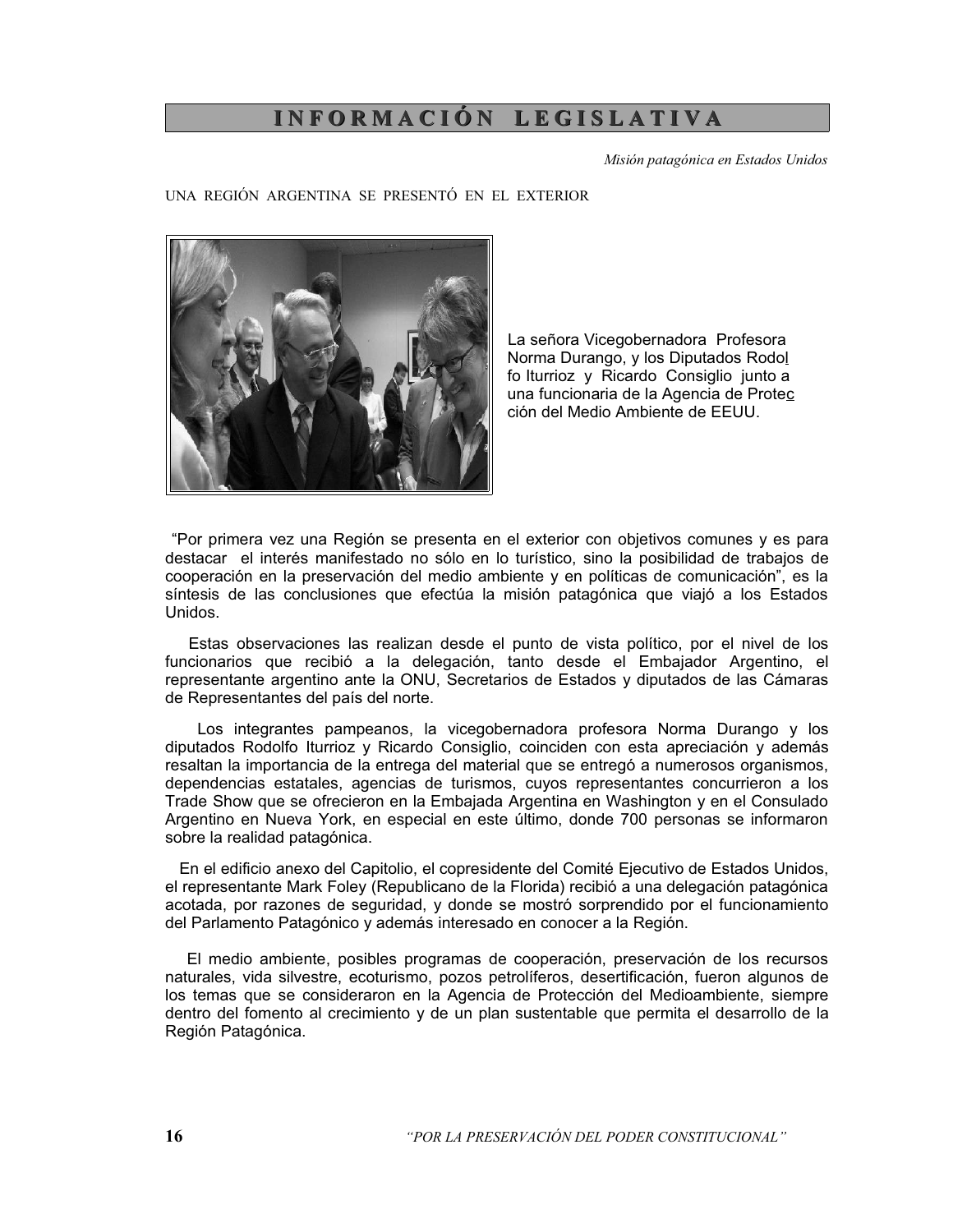# INFORMACIÓN LEGISLATIVA

La delegación patagónica fue recibida por el Subsecretario de Recursos Naturales y Medio Ambiente Mark Rey, encuentro que se llevó a cabo en la Sala Mayor de la Secretaría de Estado de Agricultura, lugar donde se reúne desde hace varios años el Grupo de los 7.

En el intercambio de información e ideas se conversó acerca de la preservación de los bosques, del manejo de incendios y de la posibilidad de capacitación en recursos humanos. Los representantes de las provincias patagónicas detallaron las acciones que se desarrollan en cada una de sus estados, entregaron avances de proyectos y material que será evaluado por la Secretaría para su financiamiento y concreción.

También se llevó a cabo un encuentro en la Agencia del Desarrollo Comercial (TDA) que se especializa en financiar con créditos no reembolsables, proyectos y estudios, en particular de factibilidad, que permitan la participación de consultorías o empresas de los Estados Unidos en los mismos.

Los representantes de la Patagonia se reunieron con la Secretaria del Interior, Gale Norton, quien se encontraba acompañada por el Subsecretario Craig Manson, responsable del área de Recursos Naturales, Parques Nacionales y Medioambiente.

La Secretaria Gale Norton manifestó su interés por la región patagónica y por todas las características especiales de la misma, mientras que los representantes argentinos brindaron detalles sobre los objetivos de la misión, el origen y conformación del Parlamento Patagónico y las realidades de cada provincia.

El cónsul argentino en Nueva York Jorge Timermann recibió a la delegación patagónica ofreciendo toda la estructura de la entidad para articular programas y proyectos futuros a presentar. Entre ellos, se habló sobre la necesidad de exponer muestras de artistas en Nueva York y participar en las ferias con artesanos del sur argentino.- (Dirección de Prensa-Cámara de Diputados de La Pampa, Abril de 2005)

#### **AGRAD ECIMIENTO**

En el año del 20<sup>°</sup> Aniversario, deseamos agradecer a todos y cada uno de quienes con sus aportes hicieron posible la permanencia del Círculo de Legisladores de La Pampa.

- Al Señor Gobernador que nos hizo realidad el sueño de la sede propia;
- A los Señores Presidentes de la Cámara de Diputados que desde 1985, han persistido en colaborar y apovar el funcionamiento del Círculo;
- $\triangleleft$  A los Señores Legisladores que aprobaron la Lev nº 1044/87;
- $\triangle$  A los Socios en general y a quienes integraron las distintas Comisiones Directivas desde 1985 a la fecha;
- $\triangleleft$  A la Confederación Argentina y Círculos de Legisladores Provinciales colegas, que estimularon nuestro quehacer; y
- $\clubsuit$  Al personal que desde el inicio brindó y sigue ofreciendo lo mejor de sus capacidades.

A TODOS ¡MUCHÍSIMAS GRACIAS!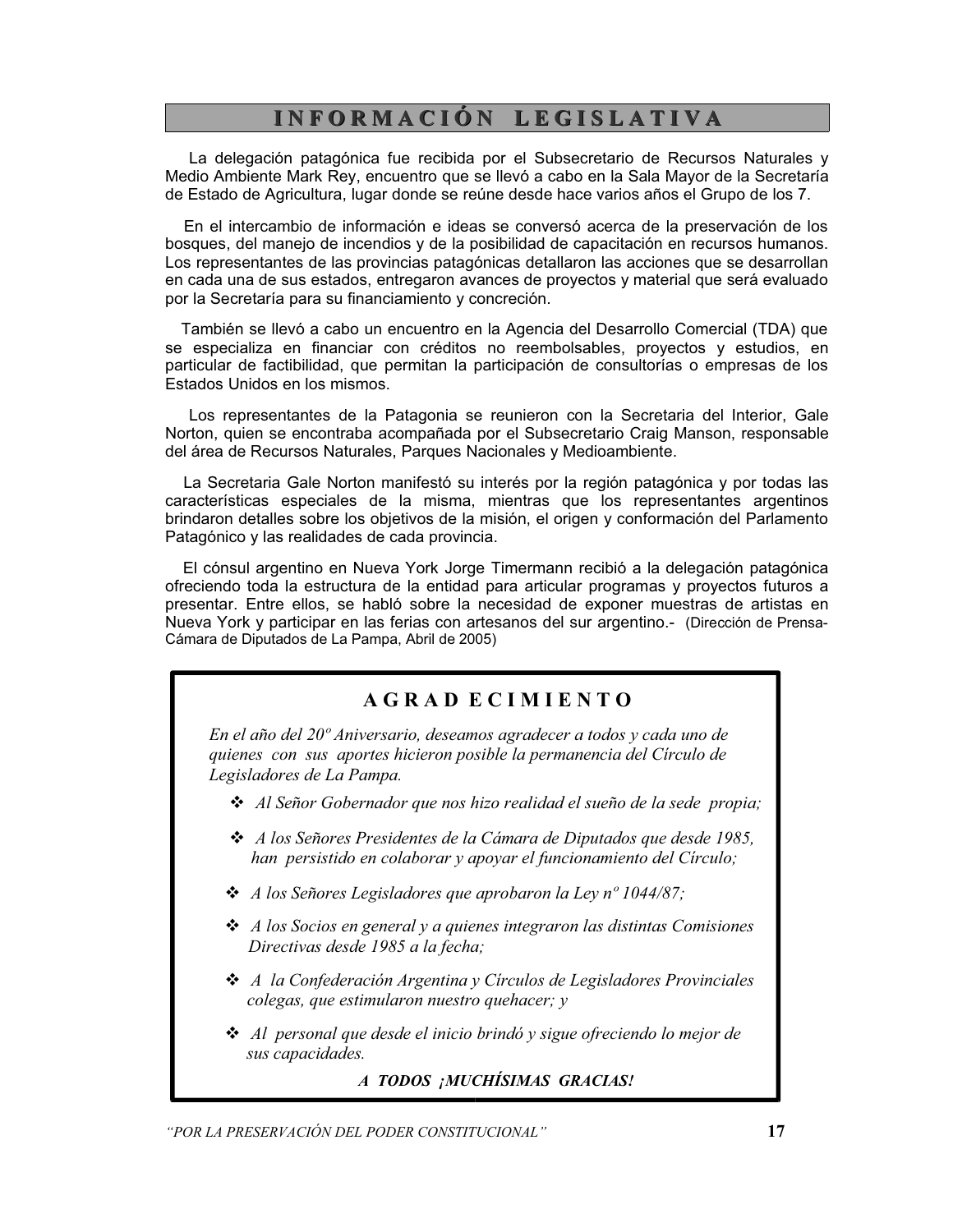Nuevas Autoridades del Circulo de Legisladores de La Pampa

La Asamblea General Ordinaria realizada el viernes 29 de abril de 2005, aprobó la renovación total de la Comisiones Directiva y Revisora de Cuentas, quedando conformadas de la siguiente manera:

## **COMISIÓN DIRECTIVA**

Período 2005 - 2007

| Dip. (MC) Luis Ernesto ROLDÁN                                                                                              |
|----------------------------------------------------------------------------------------------------------------------------|
| Dip. (MC) Leopoldo Carlos <b>BONAVERI</b>                                                                                  |
| Dip.(MC) Marta Eva TURÍN de LLANOS                                                                                         |
| Dip. (MC) Raúl Nicandro MORALES                                                                                            |
| Dip.(MC) Nilda E. GHIGLIONE de DOGLIOLO                                                                                    |
| Dip. (MC) Víctor Orlando FIORUCCI                                                                                          |
|                                                                                                                            |
| Dip. (MC) Oscar Mario MONTES DE OCA                                                                                        |
| Dip.(MC) Amalia GONZÁLEZ de LESPADE                                                                                        |
| Dip.(MC) Alfredo José ORDÓÑEZ                                                                                              |
| Dip. (MC) Juan Carlos DE LA TORRE<br>Dip. (MC) Alicia Julia MORALES de BALLARI<br>Dip. (MC) Carlos Alberto Emilio LARROUDE |
|                                                                                                                            |

# **REVISORES DE CUENTAS**

Período 2005-2006

**TITULARES: Dip. Antonio VICENTE** 

Dip.(MC) Nair Catalina Magdalena FACCA MONGE

SUPLENTE: Dip.(MC) Hirma Dora BRACAMONTE de ALBORES